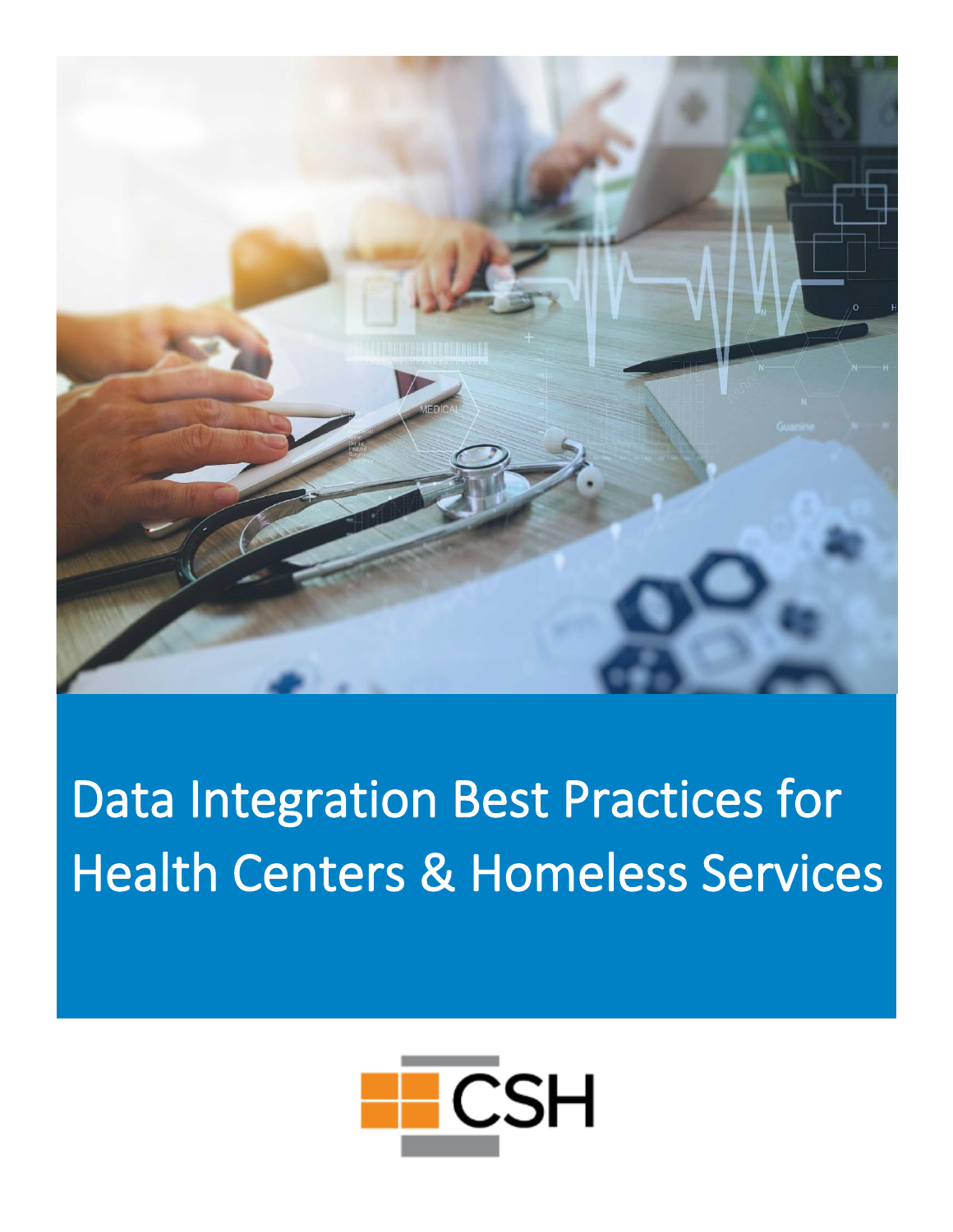#### <span id="page-1-0"></span>ABOUT CSH

CSH is the national champion for supportive housing, demonstrating its potential to improve the lives of very vulnerable individuals and families by helping communities create over 335,000 real homes for people who desperately need them. CSH funding, expertise, and advocacy have provided \$1 billion in direct loans and grants for supportive housing across the country. Building on nearly 30 years of success developing multi and cross-sector partnerships, CSH engages broader systems to invest in solutions that drive equity, help people thrive, and harness data to generate concrete and sustainable results. By aligning affordable housing with services and other sectors, CSH helps communities move away from crisis, optimize their public resources, and ensure a better future for everyone. Visit us at csh.org.

## <span id="page-1-1"></span>**ACKNOWLEDGMENTS**

Our most sincere thanks to all the health centers and homeless service providers for participating in the focus groups and responding to the survey. Your thoughtful insight, innovative work, and perseverance are inspiring.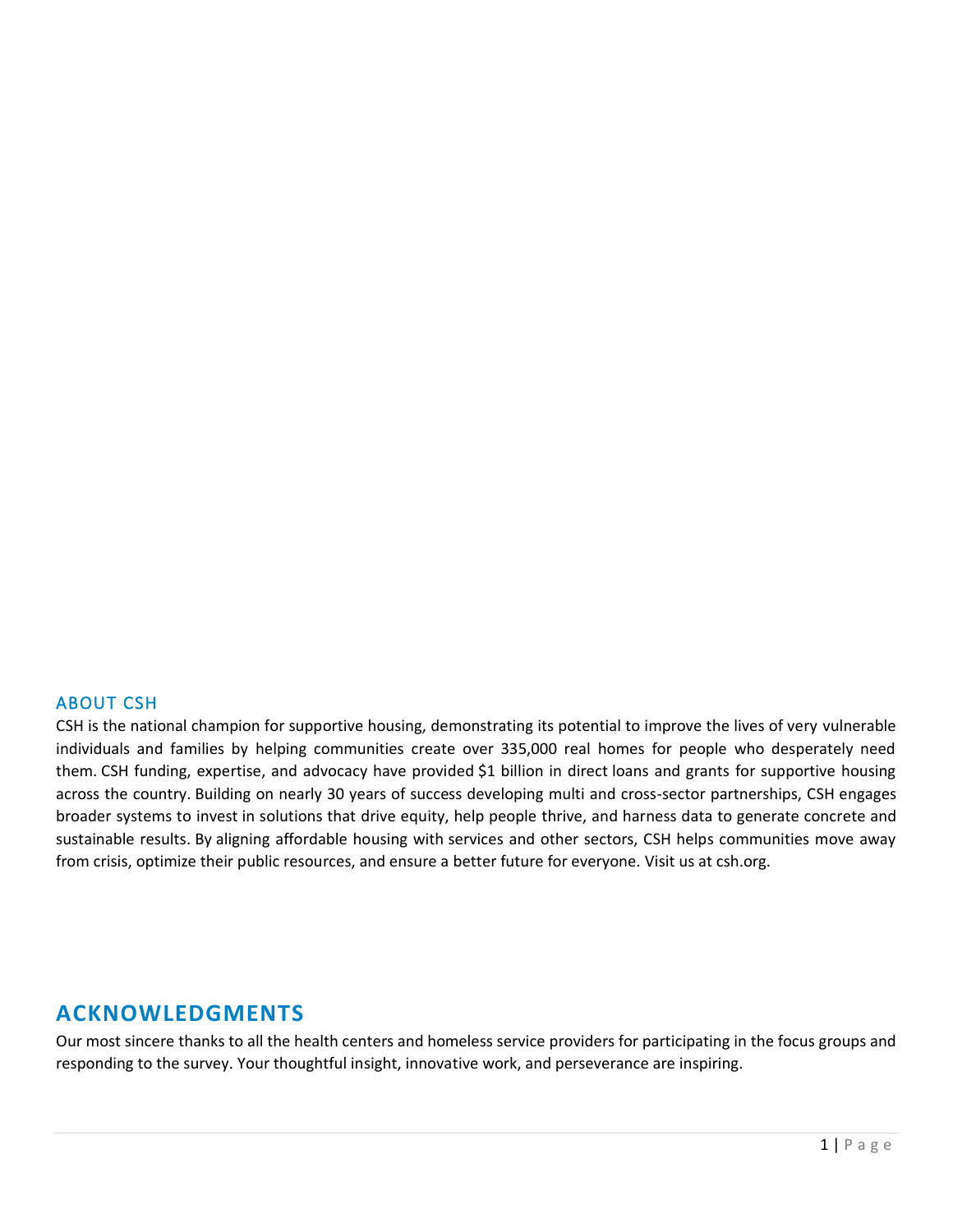# **Contents**

#### **Publication disclaimer**

This project is supported by the Health Resources and Services Administration (HRSA) of the U.S. Department of Health and Human Services (HHS) award U30CS269350600 totaling \$ \$625,000 with 0 percent financed with non-governmental sources. The contents are those of the author(s) and do not necessarily represent the official views of, nor an endorsement, by HRSA, HHS, or the U.S. Government. For more information, please visit HRSA.gov.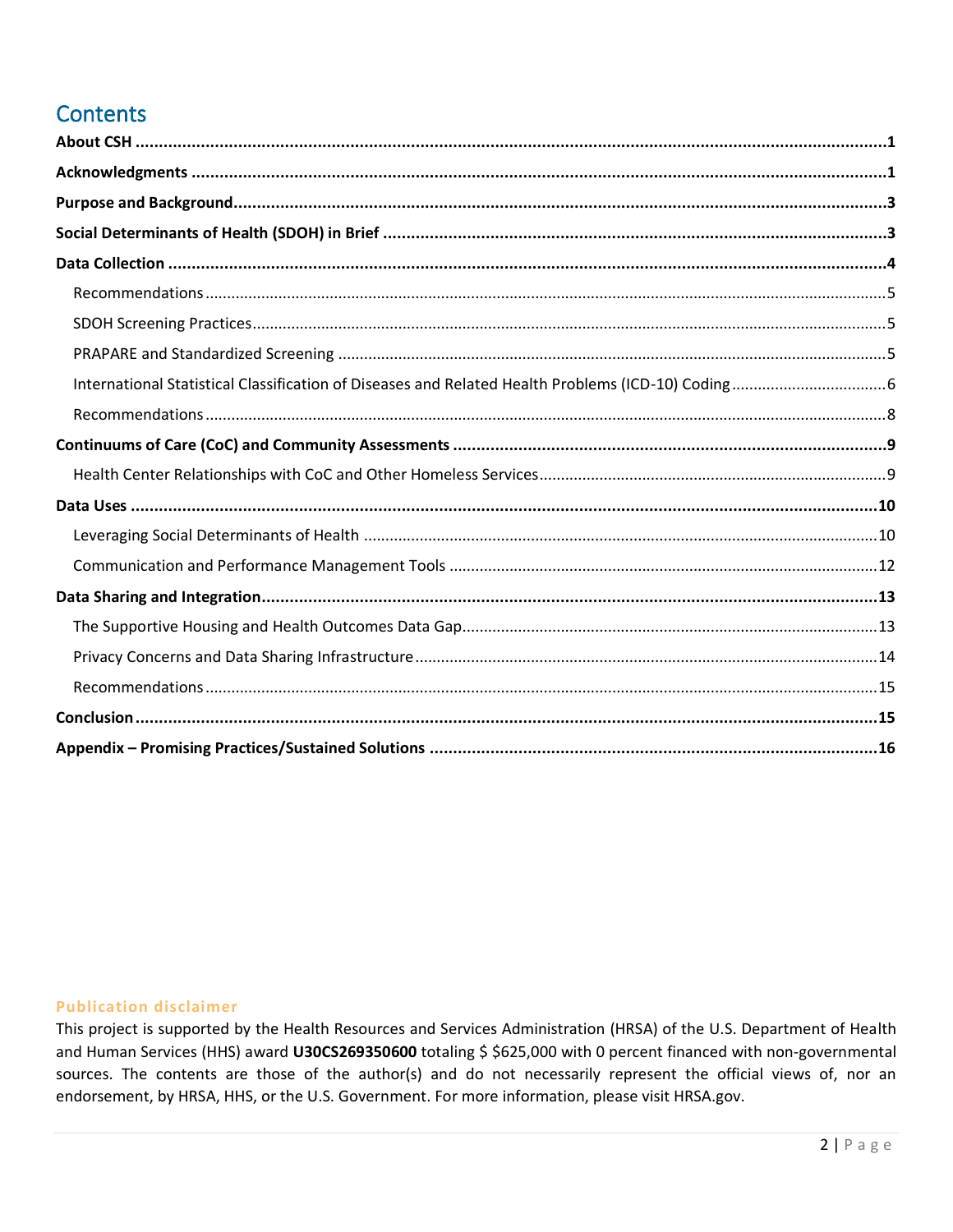# <span id="page-3-0"></span>**PURPOSE AND BACKGROUND**

Health centers use data and technology to improve health outcomes of patients, speed administrative processes, and collect patients' health and housing histories. Uses include integrating care coordination software into daily operations and services, and sharing data between other health centers through regional health information exchanges. These efforts often include data from agencies or systems outside of health care and contribute to improving patients' social determinants of health (SDOH).

For small and large health centers alike, data has played a significant role. Many still struggle to collect, analyze, and interpret data for meaningful program improvement. Clear policies, consistent practices, and regular use of data can shift a health center's view of data as a hurdle to a tool in decision making and care. Likewise, improving collection, usage, and sharing of data may provide a more complete picture of a patient's service history and better deliver needed services.

In 2019, the Corporation for Supportive Housing (CSH) released a U.S. Department of Housing and Urban Development (HUD) data matching policy brief.<sup>1</sup> It outlined the reasons and methods for matching health system data with Homeless Management Information Systems (HMIS) data. Building on that work, CSH and the National Health Care for the Homeless Council (NHCHC) led two focus groups at NHCHC's October 2019 Summit in Nashville. In total, 22 participants representing 19 health centers attended. After the focus groups, we sent an online survey to those unable to participate, three additional organizations responded. The focus groups and survey asked for observations on how health center grantees are accessing and using homeless, housing, and other non-health data sources. This report includes those observations and provides background on the homeless services system, its data collection infrastructure, and recommendations on how to establish and improve relationships with other sectors within a Federally Qualified Health Center (FQHC) context.

This guidance will help health centers evaluate and make decisions regarding data collection, utilization, and sharing to improve health outcomes for vulnerable patients.

## <span id="page-3-1"></span>**SOCIAL DETERMINANTS OF HEALTH (SDOH) IN BRIEF**

Social Determinants of Health are the social, economic, and environmental factors that affect the overall health of a person. It is widely understood that SDOH factors like living environment, education, access to health care, and economic stability are strong predictors of health outcomes. Published studies suggest housing, especially supportive housing, is a critical SDOH intervention for health outcomes leading to lower health care costs and reduced use of emergency services,<sup>2</sup> other

*"Everything we do with medical care is sabotaged by the lack of housing."* 

**NORTHEAST VALLEY HEALTH CORPORATION**

<sup>1</sup> "HUD Policy Brief: Understanding the Impact and Potential for Health Centers," CSH*,* January 2019, [https://d155kunxf1aozz.cloudfront.net/wp-content/uploads/2019/01/CSH\\_HUD-Policy-Brief\\_DataMatching.pdf](https://d155kunxf1aozz.cloudfront.net/wp-content/uploads/2019/01/CSH_HUD-Policy-Brief_DataMatching.pdf) [\(https://tinyurl.com/u4trm2c\)](https://tinyurl.com/u4trm2c).

<sup>2</sup> Jack Tsai, Lillian Gelberg, Robert A. Rosenbeck, "Changes in Physical Health After Supported Housing: Results from the Collaborative Initiative to End Chronic Homelessness," *Journal of General Internal Medicine* 34 (2019): 1703-1708. [https://doi.org/10.1007/s11606-019-05070-y.](https://doi.org/10.1007/s11606-019-05070-y)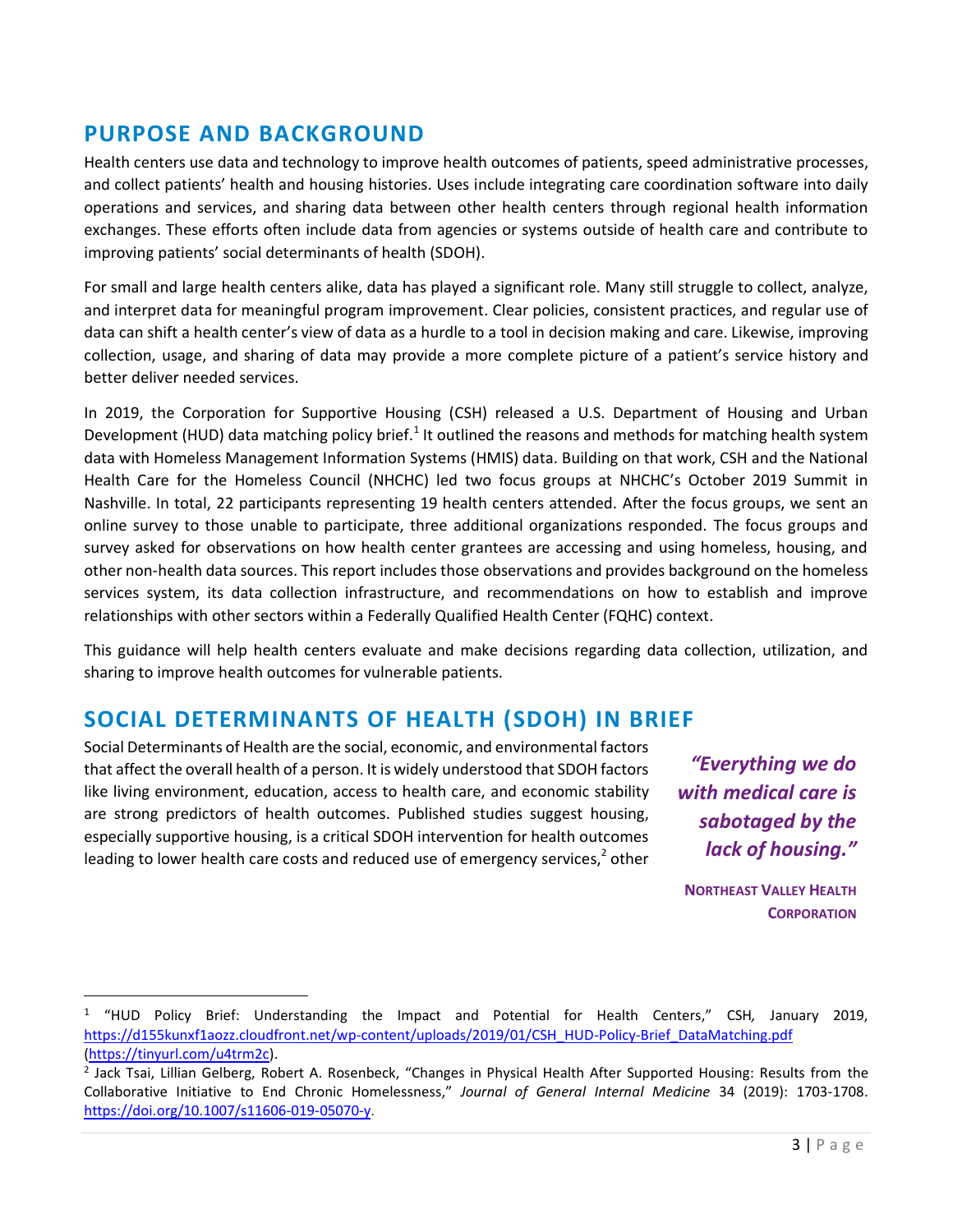studies stress the importance of SDOH to improve prenatal health and many chronic conditions.<sup>34</sup>

Services addressing SDOH must reach out beyond the health center to address individual, social, and structural factors of health. Health professionals and service providers have made progress in leading SDOH work in recent years. Relevant approaches like street-based medicine, permanent supportive housing, and food insecurity screenings are common, highlighting the focus of health care providers on the social, economic, and physical factors central to health. Unfortunately, though these approaches employ programs targeting SDOH, many providers report feeling behind when it comes to screening for them. Frontline providers especially do not feel thoroughly prepared and trained to screen for SDOH, and staff confidence in screening tools is low. <sup>56</sup>

## <span id="page-4-0"></span>**DATA COLLECTION**

Through the focus group and survey responses, FQHCs and other stakeholders provided a glimpse of the kinds of data collected, how, when, and by whom. The processes differ between agencies, as do the specific questions asked, and how the data is ultimately stored, shared, or analyzed. The challenges experienced by providers, however, seemed consistent. For example, overwhelmingly respondents and focus group attendees observed that there is too much data collected at multiple stages of service. FQHCs reported a number of different collection instruments they must administer to all patients. During one focus group, participants made a list readily. State Medicaid-required tools, local Continuum of Care (CoC) housing and vulnerability assessments, agency-specific tools, and others create confusion for both the patient and provider. Instead of fulfilling their intended purpose to connect people with resources, the mountain of paperwork is more often a barrier. Providers expressed concerns that these tools weigh down the patient and provider with time and energy. Providers use one tool for intake, another for housing, another for health, and another on patient departure and follow-up. These tools will often repeat certain questions consisting of sometimes difficult and personal detail, which may be traumatizing or re-traumatizing to patients retelling their stories.

These assessments pose a serious challenge to data sharing. Some require double entry of the same data points into two or three different systems. That is unsustainable at the health center level and burns out staff. To shift some of the administrative burden away from case managers, some health centers have brought on data entry staff tasked only with transferring, transcribing, and uploading data to disparate and unconnected systems. Others with the technical capacity and cooperative communities have created "links" between systems. There too, complicated data use and sharing agreements and privacy concerns often slow or stop these links, making them less effective and potentially expensive to maintain.

Data may serve and benefit both the patient and the broader system, allowing clinicians to coordinate care with other colleagues and policy makers, lawmakers, and researchers to gain the understanding to make positive

<sup>&</sup>lt;sup>3</sup> Erin Westphal, "Managing Chronic Disease in an Evolving Healthcare Environment: Community-based organizations increasingly are addressing social determinants of health, and preventing more expensive medical interventions," *Generations* 43, supplement 1 (2019): 4-7.

<sup>4</sup>Breanna Lathrop, "Moving Toward Health Equity by Addressing Social Determinants of Health," *Nursing for Women's Health* 24, no. 1 (2020): 36-44.

<sup>5</sup> Laura Beaune, Anne Leavens, Barbara Muskat, Lee Ford-Jones, Adam Rapoport, Randi Zlotnik Shaul, Julia Morinis, Lee Ann Chapman, "Poverty and Pediatric Palliative Care: What Can We Do?," *Journal of Social Work in End-of-Life & Palliative Care* 10 no. 2 (2014): 170-185[. https://doi.org/10.1080/15524256.2014.906375.](https://doi.org/10.1080/15524256.2014.906375)

<sup>6</sup> Bryanna Schwartz, Lisa E. Herrmann, Jamie Librizzi, Tamara Gayle, Kevin Waloff, Heather Walsh, Alexandra Rucker, Nicole Herrera, Priti Bhansali, "Screening for Social Determinants of Health in Hospitalized Children," *Hospital Pediatrics* 10 no. 1 (2020): 29-36[. https://doi.org/10.1542/hpeds.2019-0092.](https://doi.org/10.1542/hpeds.2019-0092)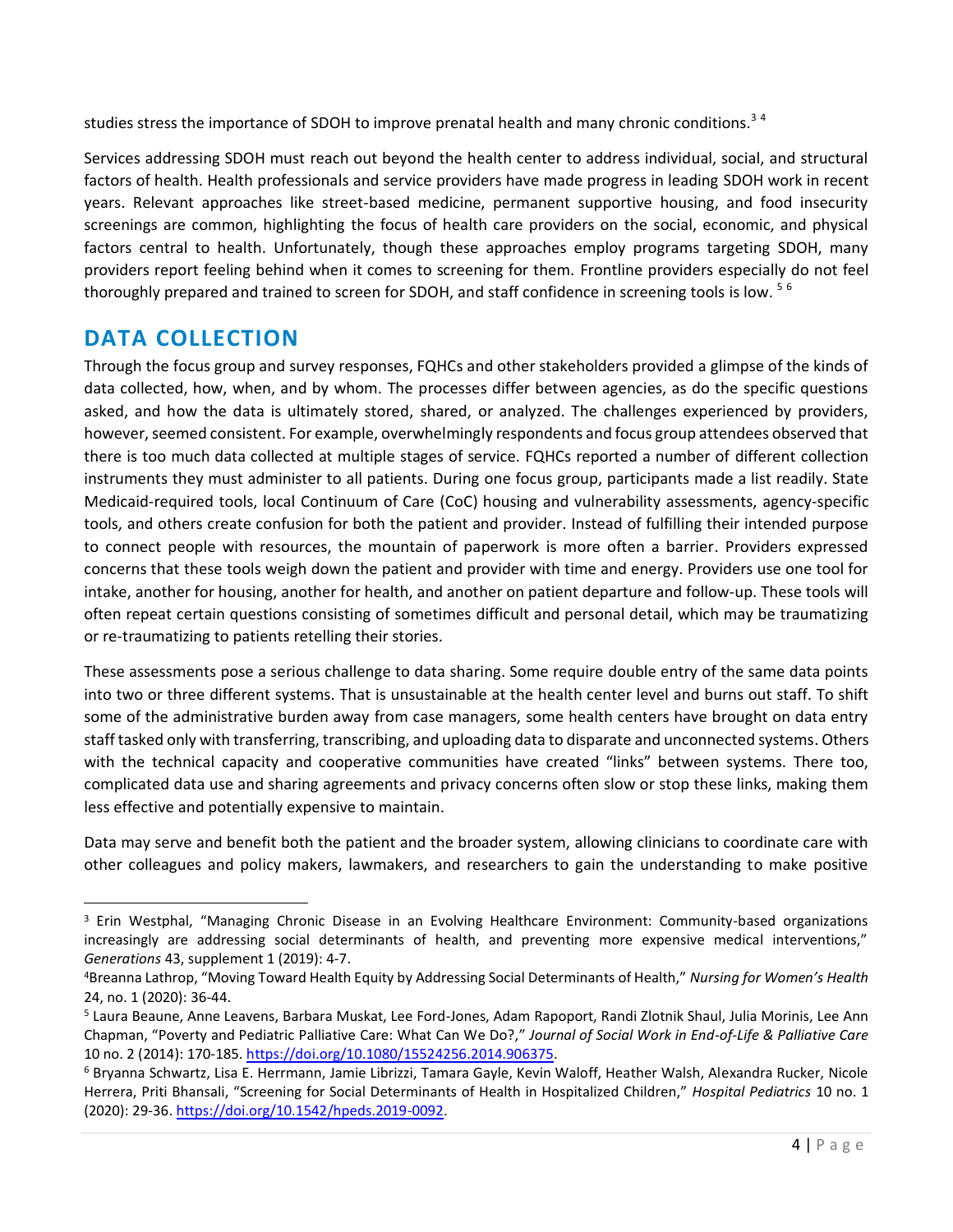changes. To improve data collection, it is important for the patient, case manager, outreach worker, and management to understand the value of data collection first: why a data point is collected, and how it benefits the patient and program in a clear and deliberate way.

#### <span id="page-5-0"></span>**Recommendations:**

- *Inventory and crosswalk questions from the different tools, including purpose of question and types of improvements or monitoring the organization or clinician may do with responses;*
- *Check for duplicate or similar questions to eliminate; and*
- *Create paper and electronic versions to satisfy multiple surveys at the same time and indicate to which question a response belongs.*
- *Develop a framework and policy for data collection that lays out in detail the data collection and recording process of the organization, specifying collection tools, data uses, and roles for staff.*

The Appendix at the end of this report offers specific community examples where agencies implemented these recommendations in a sustained way and outlines for the reader concrete first steps to get started.

## <span id="page-5-1"></span>**SDOH Screening Practices**

Health centers are well-positioned in the health care continuum to screen for risk and for actionable needs such as housing, access to food, substance use services, supplemental income, and insurance coverage. While the methods of SDOH screenings vary across health centers, almost all of those surveyed reported having a protocol for screening. At a minimum, health centers are embedding questions about housing status in their intake procedures (e.g., "Where are you staying right now?", "What is your current housing situation?"). Others report agency-specific questionnaires that assess for housing and other factors like looking at social and family history, incarceration, substance use, and interventions in which they have participated in the past. Largely, health centers are integrating standardized resources for SDOH screening into their Electronic Health Records (EHR).

*"Once staff see why documentation is important in its ability to prove the need for housing and show a greater need—it changes the whole conversation. From an advocacy standpoint, it is essential to see the need."* 

> **TRIAD HEALTHCARE NETWORK/ CONE HEALTH**

#### <span id="page-5-2"></span>**PRAPARE and Standardized Screening**

According to the 2019 Uniform Data System (UDS) reporting from health centers, 980 health centers screen for SDOH, and of those 387 (39%) report they have adopted the National Association of Community Health Centers' (NACHC) assessment tool, PRAPARE (Protocol for Responding to and Assessing Patients' Assets, Risks, and Experiences). From the focus groups and surveys, 7 of the 19 participating health centers have indicated they also use PRAPARE. PRAPARE is a standardized assessment tailored to help providers better understand patients' specific SDOH.<sup>7</sup> Of those using PRAPARE, most access it as a module within their EHR, allowing each member of a

<sup>7</sup> "PRAPARE," *National Association of Community Health Centers (NACHC)*, accessed March 2, 2020, [http://www.nachc.org/research-and-data/prapare.](http://www.nachc.org/research-and-data/prapare)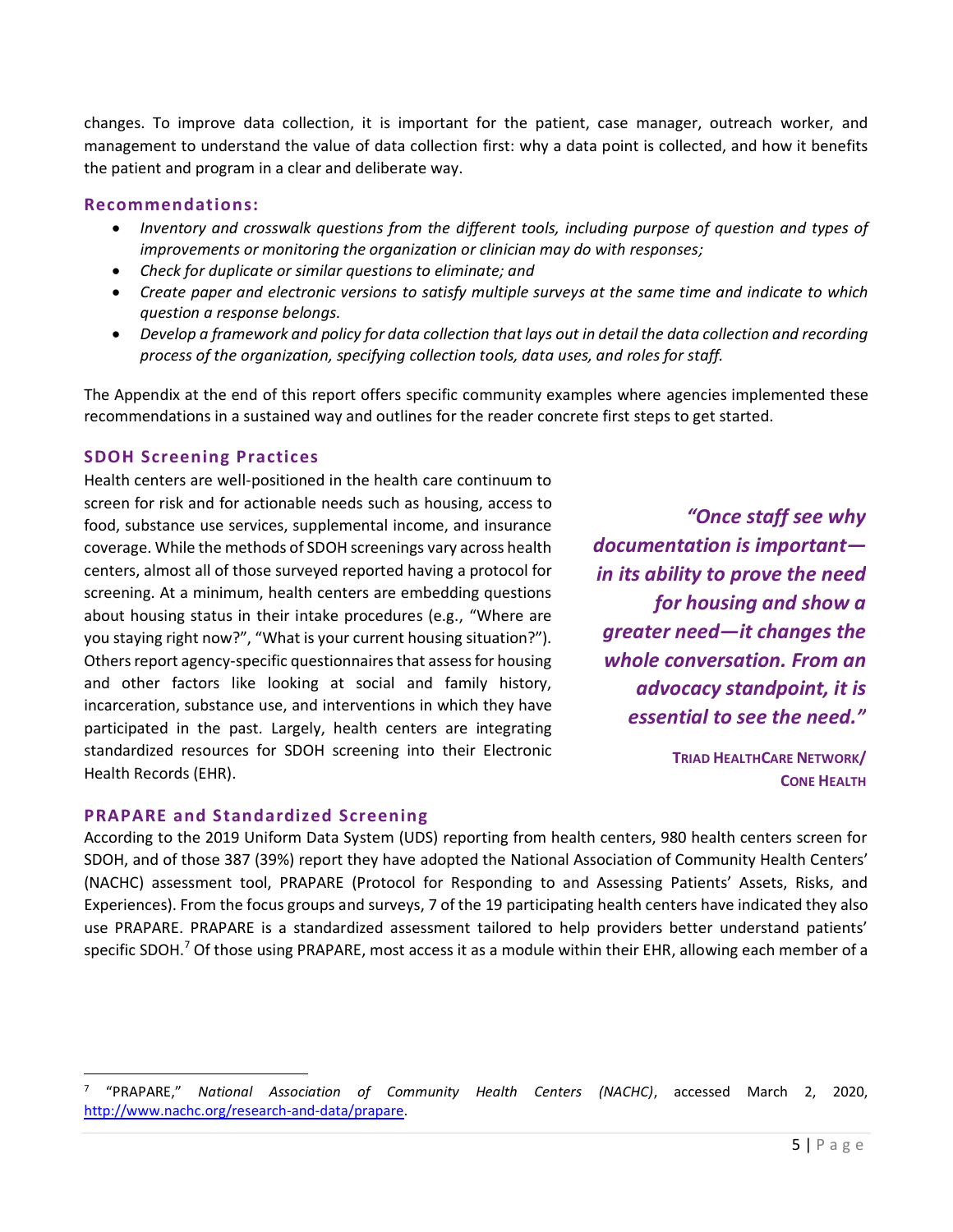care team access to non-health information. NACHC offers templates compatible with widely used EHRs and templates for general computing software.<sup>8</sup>

A major tenet of SDOH screening is that it must emphasize "actionable variables." These are indicators that point to conditions that health centers can treat, refer to another partner, and follow-up on with the patient. In an SDOH screening context, these variables need not be overtly medical, but will influence a patient's health and health conditions. These screenings take valuable time and energy, often requiring follow-up appointments and expanding access to care, such as improved treatment planning, referrals, and warm handoffs to external agencies or specialists. For those health centers with a co-located housing team or housing partners, screening tools embedded in EHR can be particularly helpful. Of health centers surveyed, the most streamlined and effective screening approaches involve SDOH modules (e.g., PRAPARE) that automatically trigger links to relevant case management resources.

## <span id="page-6-0"></span>**International Statistical Classification of Diseases and Re lated Health Problems (ICD-10) Coding**

Many health centers use the SDOH ICD-10 codes to track and record risk factors, though not adopted as widely as other documentation methods. ICD-10, the standard medical classification tool listed by the World Health Organization (WHO), includes more than 14,000 codes. These codes represent many kinds of symptoms, diseases, and medical conditions. "Z-codes," a subset of ICD-10, are for "[f]actors influencing health status and contact with health services," and supplement primary diagnostic codes. Z-codes ranging from Z55 to Z65 describe SDOH and labeled as "Persons with potential health hazards related to socioeconomics and psychosocial circumstances."<sup>9</sup>

If used correctly and consistently, Z-codes can provide a more comprehensive view of patients' needsthan medical charts alone. Over time, they can be a very effective tracking tool for social history. In a population summary and

## COMMON ICD-10 "Z-CODES"

- **Z56.0**, *Unemployment*
- **Z59.0**, *Homelessness*
- **Z59.5**, *Extreme poverty*
- **Z60.5**, *Target of perceived adverse discrimination and persecution*

across health centers, Z-codes are powerful indicators of trends and prevalence of SDOH in a community.

Z-codes are intended as secondary diagnostic tools not used for billing purposes; however, insurance providers are increasingly advocating for their use as a means of service coordination. For example, United Healthcare (UHC) received over two million claims for social barriers in the form of Z-codes between 2016 and 2018, and requests all providers use the appropriate SDOH codes on claims they submit.<sup>10</sup> From a payer

**National Association of Community Health Centers, Association of Asian Pacific Community Health Organizations, Oregon** Primary Care Association, "PRAPARE Implementation and Action Toolkit," *National Association of Community Health Centers (NACHC),* (2019), [http://www.nachc.org/wp-content/uploads/2019/09/NACHC\\_PRAPARE\\_ALL.pdf.](http://www.nachc.org/wp-content/uploads/2019/09/NACHC_PRAPARE_ALL.pdf)

<sup>9</sup> <https://www.icd10data.com/ICD10CM/Codes/Z00-Z99>

<sup>10</sup> <https://www.cdc.gov/nchs/data/icd/social-determinants-of-health.pdf>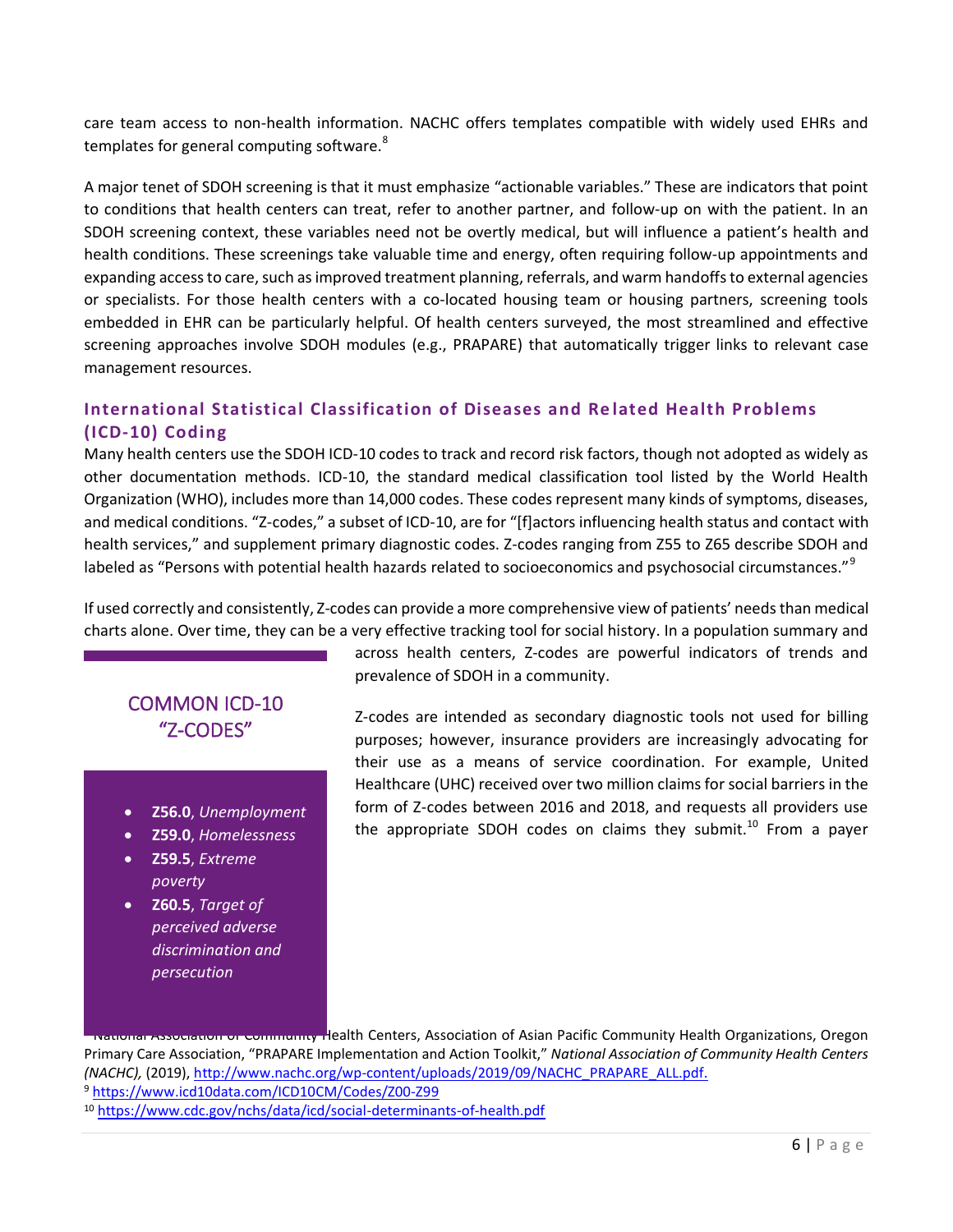perspective, codes trigger referrals to social and government services that address SDOH and prevent poor and costly health outcomes. So central are SDOH to UHC's operations, they have led a national effort to improve and expand Z-codes to include more risk factors not included in ICD-10. There are concerns the existing Z-codes are too general, so UHC "has made a recommendation to expand the ICD-10 codes to be more comprehensive," in order to "strengthen our ability to work together...to help more people." $11$  In 2019, the American Medical Association endorsed this effort, highlighting the importance of documenting SDOH across sectors and stakeholders.

Patients with complex cases or who are experiencing homelessness often receive services from providers from different sectors. Each will require questionnaires and measures that can accumulate and exhaust both screeners and patients, disrupting the patient-clinician interaction. Further, self-report SDOH measures, such as PRAPARE, can be difficult for patients experiencing homelessness. It is a challenge to use

screening tools to assess need in a way that is accurate, valid, and trauma-informed all at the same time without first building trust. Even with the right tools, without proper training and retraining of staff and gaining staff buyin, quality and informative data collection that will help the client and the system will be nearly impossible.

Our focus group reported that one of the most significant barriers to SDOH screening is staff buy-in regarding the value of data collection. In some cases, this is due to limited service resources, which promotes the perception that there are not enough interventions to warrant the screening in the first place. Limited buy-in and use of data perpetuates the idea that data is irrelevant or unimportant. Some front-line providers feel SDOH data is not critical to immediate needs or the patient's presenting condition and is an obstacle to overcome or bureaucratic task to complete. For example, if a medical doctor in their individual capacity cannot address housing in a session, why spend time focusing on it in the clinic or documenting it in a patient's record?

Diagnostic codes used in patient records describe clinical conditions, meaning conditions that pose an immediate medical concern. As a result, staff are uncertain about the use of Z-codes. This especially affects non-medical staff who do not normally record any diagnostic codes.<sup>12</sup> For a health center to benefit from quality and usable data, a

*"By combining medical data with self-reported SDOH data, the codes trigger referrals to social and government services to address an individual's unique needs, connecting them directly to local and national resources in their communities."* 

> **UNITED HEALTHCARE & THE AMERICAN MEDICAL ASSOCIATION**

*"We enter what is necessary because SDOH screening is cumbersome if [it] only took 2 minutes rather than 15, we'd be more interested. Patients share information in other ways than in surveys."*

**COMMITTEE ON THE SHELTERLESS** 

culture shift in recognizing the importance of data for long-term care is necessary. Leadership must have

<sup>11</sup> United Healthcare Services Inc., "2019 Social Determinants of Health ICD-10 Codes," *UnitedHealthcare*, (2019), [https://www.uhcprovider.com/content/dam/provider/docs/public/resources/other-resources/2019-SDOH-ICD-10-](https://www.uhcprovider.com/content/dam/provider/docs/public/resources/other-resources/2019-SDOH-ICD-10-Codes.pdf) [Codes.pdf.](https://www.uhcprovider.com/content/dam/provider/docs/public/resources/other-resources/2019-SDOH-ICD-10-Codes.pdf)

<sup>12</sup> Centers for Medicare and Medicaid Services (CMS) and National Center for Health Statistics (NCHS), "ICD-10-CM Official Guidelines for Coding and Reporting FY 2019," *CMS,* accessed March 3, 2020, [https://www.cms.gov/Medicare/Coding/ICD10/Downloads/2019-ICD10-Coding-Guidelines-.pdf.](https://www.cms.gov/Medicare/Coding/ICD10/Downloads/2019-ICD10-Coding-Guidelines-.pdf)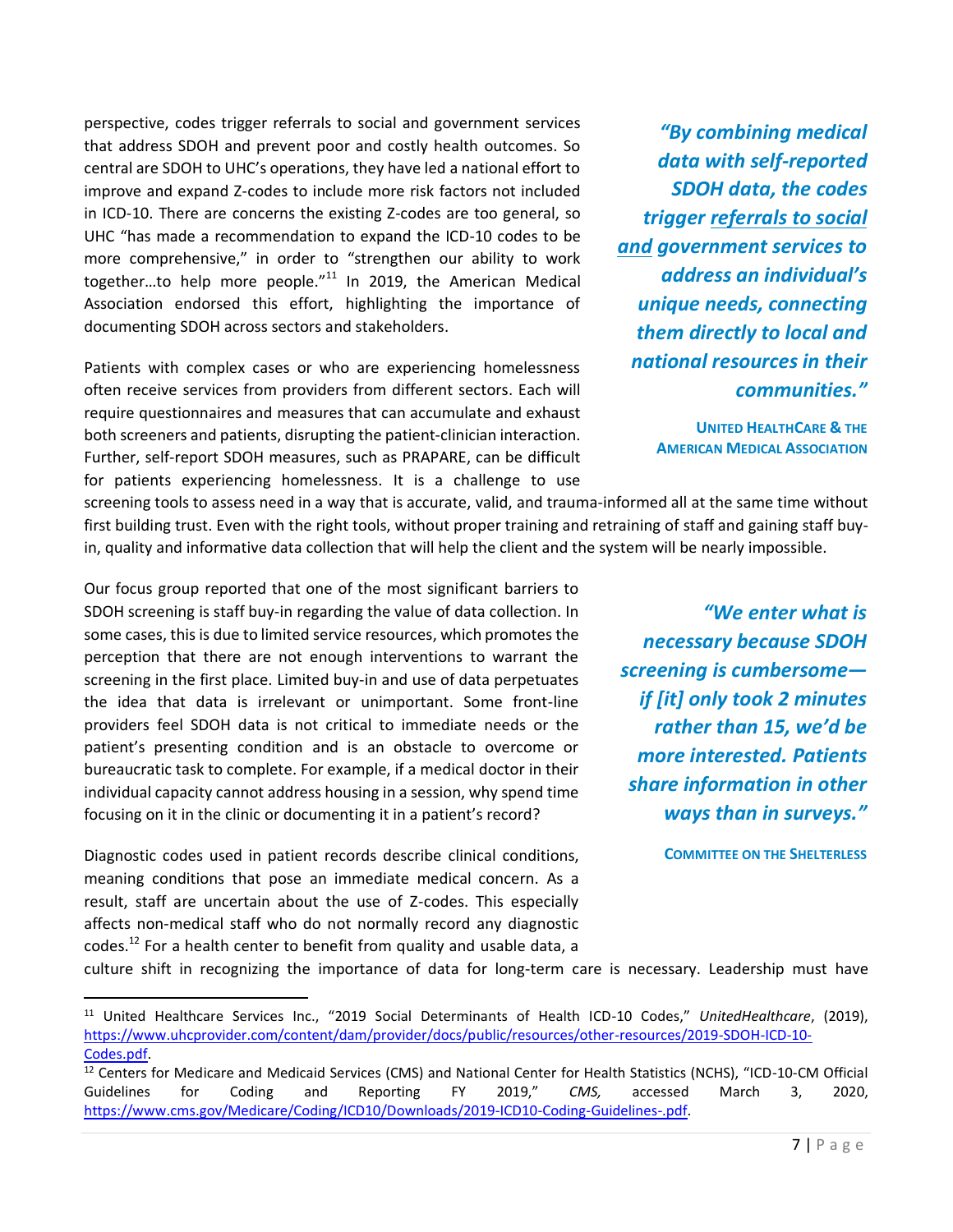## PROMISING PRACTICES

**Unity Health Care,** a health center in DC uses a combination of housing questions and Z code reporting to maintain an accurate record of patients' up-to-date housing status. This is a streamlined, time-sensitive approach to identifying SDOH.

#### **Hennepin Health Care for the**

**Homeless** in MN leverages their EHR SDOH capabilities by administering screening measures at intake, which automatically sends a referral to partner agencies based on needs. Leveraging EHR capabilities avoids lapses in care and to follow-up postreferral.

conversations with staff at all levels regarding the importance of data and its use within the organization from point of care to system level. It must also formalize SDOH-screening processes in policies and procedures to support the software and hardware solution. The more detailed the trainings, processes, and policies are, the more likely they will be adhered to and the technical solution used to its fullest capacity.

Health centers routinely use limited resources to provide essential services. Though some EHRs can integrate clinical tools, screening methods, and billing and insurance, the systems are not often affordable. However significant the challenges, SDOH screening is a necessity for integrated care. ICD-10 codes, like PRAPARE and other assessments, can initiate referrals for patient care based on identified risk factors (e.g., homelessness, low-income, substance use).

#### <span id="page-8-0"></span>**Recommendations**

- *Weigh time-risk factors for your health center's screening processes.*
	- o Are standardized SDOH screening tools too time intensive for your staff capacity?
- *Establish a screening standard for staff at all levels.*
	- How is staff trained on SDOH and screening? How do staff identify risk factors at intake and load data into the EHR?
- *Have agency-wide conversations around SDOH screening and tracking.*
	- o Why is this data important? Is it valuable? Do we have the capacity to act upon captured risk factors? What action do we take? Who acts? When?
- *Ensure your health center is aware and up to date on national guidelines around data tracking.*
	- o 2019 ICD-10 guidelines allow for and encourage non-clinicians on a patient's care team to document Z-codes, lessening a major barrier to standardizing Z-codes as a method of SDOH documentation.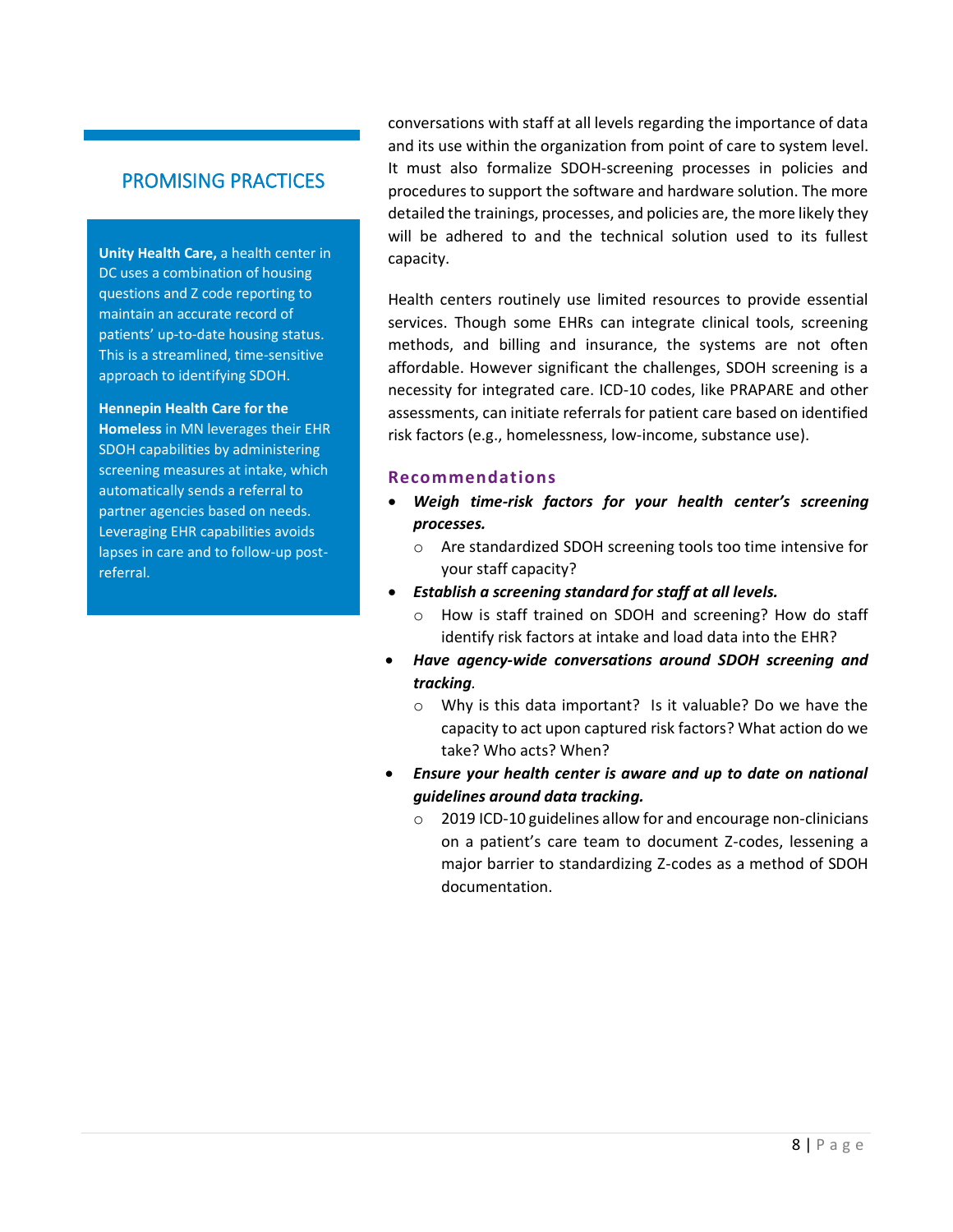## PROMISING PRACTICES

**New Horizon Family Health Services** in South Carolina has a fixed presence in local CoC housing determination case conferencing. This provides a critical health perspective in considerations of prioritization, acuity, and housing intervention.

#### **Washtenaw County, MI Frequent Users Systems**

**Engagement (FUSE)** initiative brings housing, and health systems together to target frequent utilization of crisis systems for interventions in housing navigation, case management, and primary care services. This project started with a data match process between hospitals, shelters, and behavioral health providers.

#### **Northeast Valley Health**

**Corporation** in CA is cultivating partnerships to share data with hospitals, specialists, and labs, in order to eliminated duplicated tests and incorrect prescriptions. A data partnership with housing providers is also growing, with expanded staff access to HMIS.

# <span id="page-9-0"></span>**CONTINUUMS OF CARE (COC) AND COMMUNITY ASSESSMENTS**

A key data sharing ally for FQHCs in the community are the local Continuums of Care (CoC). CoCs are a HUD designation for a geographic area with homeless service providers receiving funding from the federal government. These areas may or may not overlap with city, county, or state boundaries. The CoC distributes funding provided by HUD and local sources to providers in the continuum to meet the needs of those experiencing homelessness. The purpose of the CoC is to "promote community-wide commitment to the goal of ending homelessness."<sup>13</sup>

The CoC organizes the homeless response system into a Coordinated Entry System (CES). CES works to assess the needs of all persons experiencing homelessness in the community. Then, order those needs by a locally determined priority policy to distribute limited housing resources. As part of the policy, HUD requires CoCs adopt and use a single assessment tool across the community. These assessments improve the even evaluation of homelessness and needs to inform fair and prioritized distribution of resources.

## <span id="page-9-1"></span>**Health Center Relationships with CoC and Other Homeless Services**

#### **Engaging with CoCs**

A community's CoC lead and HMIS administrator represent the local homeless system. To share and integrate data, each may require a data sharing agreement with a health center, especially if the center is not participating in HMIS. Some CoCs may be reluctant to share HMIS data or may have a restrictive client release of information (ROI). In these cases, engagement and education with CoC boards, leadership, HMIS committees and data administrators will make them aware of the specific uses of HMIS data for case coordination, or identification of SDOH needs.

Many FQHCs engage with their local CoC by serving on the CoC board, participating in HMIS, receiving funding, and going to care coordination and other community meetings. Existing relationships with the CoC can speed data sharing and integration considerably. In the homeless services space, data sharing is becoming a common practice across the country. HUD has signaled their encouragement<sup>14</sup> to share data responsibly with partners to coordinate services, prioritize, and house the most vulnerable persons. As a

<sup>13</sup> "Part 578 – Continuum of Care Program," *Code of Federal Regulations*, title 24 (2017): 11381-11389, [https://www.govinfo.gov/content/pkg/CFR-2017-title24-vol3/xml/CFR-2017-title24-vol3-part578.xml#seqnum578.1.](https://www.govinfo.gov/content/pkg/CFR-2017-title24-vol3/xml/CFR-2017-title24-vol3-part578.xml#seqnum578.1) <sup>14</sup> U.S. Department of Housing and Urban Development (HUD), Office of Community Planning and Development (CPD), *CPD-17-01*, (2017): 18, [https://files.hudexchange.info/resources/documents/Notice-CPD-17-01-Establishing-Additional-](https://files.hudexchange.info/resources/documents/Notice-CPD-17-01-Establishing-Additional-Requirements-or-a-Continuum-of-Care-Centralized-or-Coordinated-Assessment-System.pdf)[Requirements-or-a-Continuum-of-Care-Centralized-or-Coordinated-Assessment-System.pdf.](https://files.hudexchange.info/resources/documents/Notice-CPD-17-01-Establishing-Additional-Requirements-or-a-Continuum-of-Care-Centralized-or-Coordinated-Assessment-System.pdf)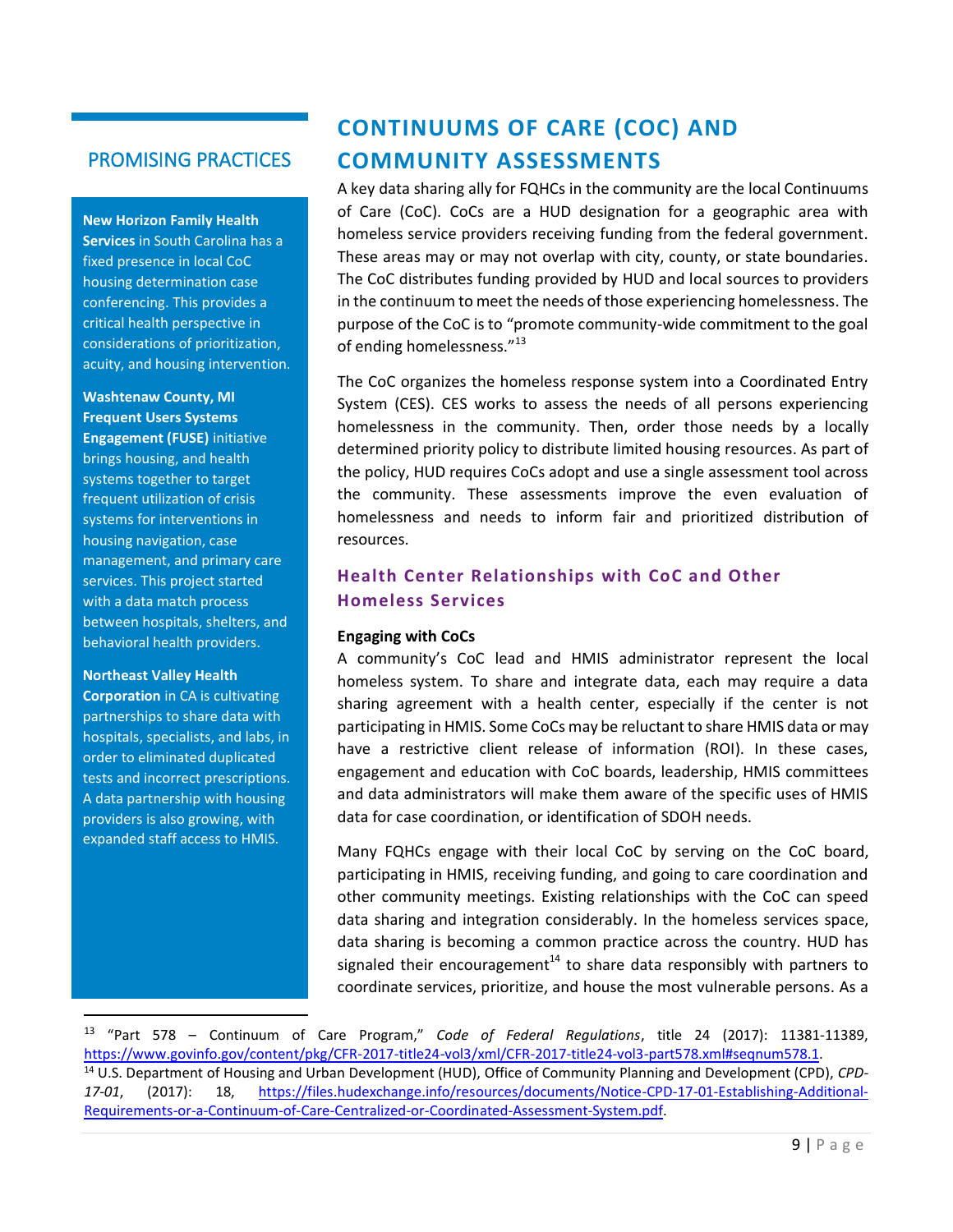result, CoCs are increasingly entertaining these data sharing connections. Partnering and actively participating with CoCs can even be the gateway to creating a Frequent Users Systems Engagement (FUSE)-type program. FUSE programs sparked and fueled by data, are sustained by relationships among partners and a commitment to sharing data, analyzing frequent use across systems, and ending the cycles of institutionalization and homelessness. Depending on the community, CoCs tend to have a connection to justice-involved systems, institutions, and stakeholders in addition to the majority of homeless systems data.

### **Important Data CoCs Manage Health Centers Could Also Use**

HUD and CoCs have relied on objective data to evaluate and fund local communities. The System Performance Measures (SPMs) are among the best examples. SPMs are seven priority measures identified by HUD to evaluate a community's homeless response system. SPMs are submitted annually and available publically for anyone to view by community. At a systems-level, these data assist communities in evaluating programs and distributing needed resources. For health centers operating supportive housing programs, data on community needs from the CoC can be useful in determining whether and where a health center should expand capacity.

# <span id="page-10-0"></span>**DATA USES**

## <span id="page-10-1"></span>**Leveraging Social Determinants of Health**

#### **Internal Use**

Data use is as successful as the policies, processes, and people supporting it. SDOH screening must be matched by the infrastructure and staffing to tailor care based on data. Leadership must put forward a vision for how data is used and acted on by staff at all levels, ensuring the vision is supported by policy and that everyone is trained and understands how to collect information, use systems, and interpret results. Examples and steps to get started are in the appendix at the end of this report.

When fully integrated into EHRs and staff appropriately trained on how to input and access these data, SDOH screening tools will strengthen care coordination and service provision. Often a first step for clinicians is to access SDOH data from an underlying EHR database for individual case review and care. This review of data enahances collaboration with colleagues to best tailor services to a patient. Providers collect, share, and retrieve specific EHR data, including housing, income, and food security to make treatment decisions and referrals. For example, in a health center with robust nutrition staffing, a clinician might use food security data to make an inner-agency referral to a supplemental nutrition program, staff would then access the same historical data from the EHR database. By collecting these types of data and formalizing use and action, a care team within a single health center will have easy and immediate access to SDOH data within the EHR and determine what to do based on results. This process becomes more valuable when an agency has a diverse cadre of inner-agency specialists and providers. Much like how a treatment team assembles for an illness using medical records, EHR SDOH records form the basis to assemble components addressing a patient's risk factors. For health centers with co-located housing, substance use programs, justice advocates, and others, this immediate transactional use of SDOH data is extremely effective.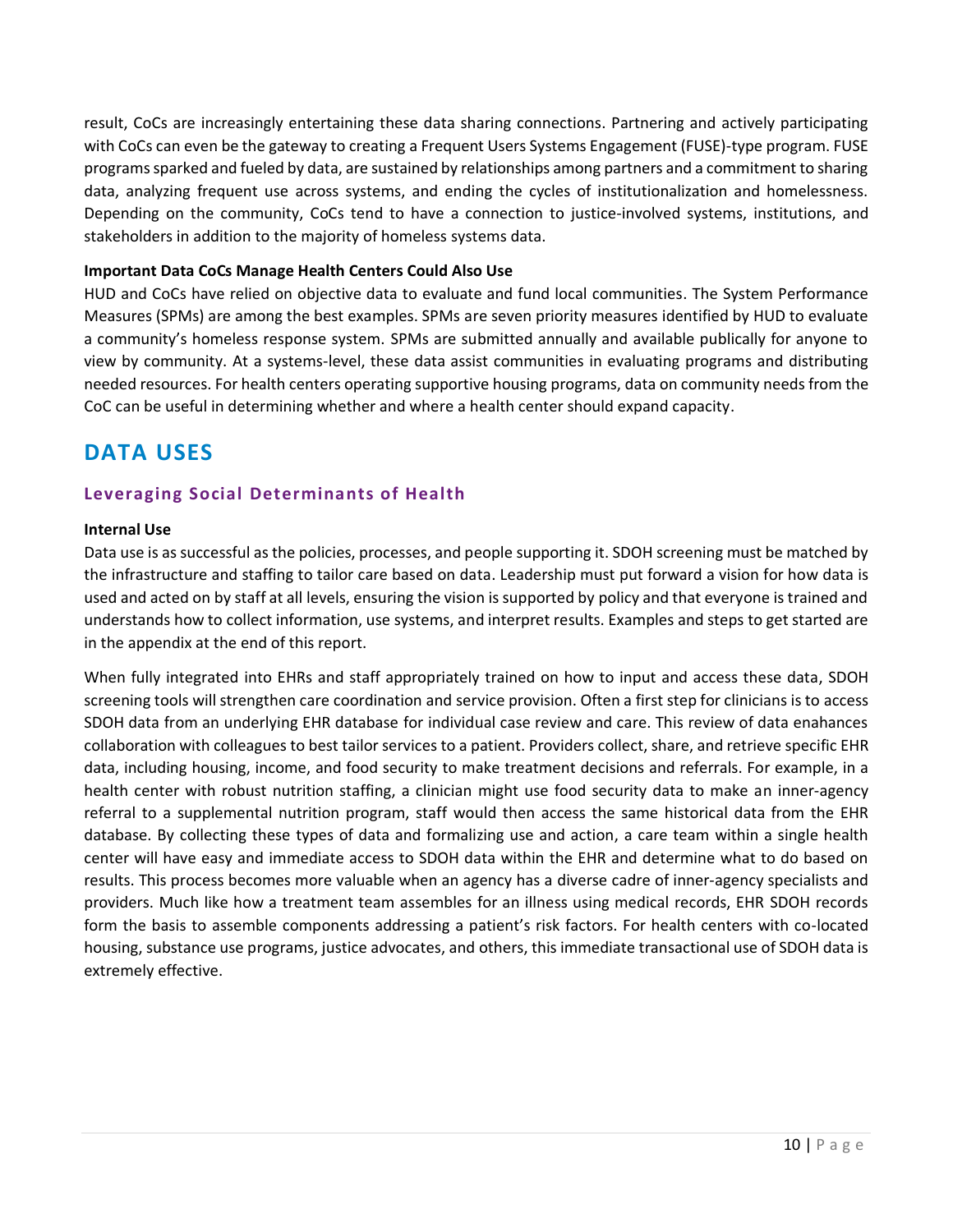## PROMISING PRACTICES

**Hawaii Health Information Exchange** is an HIE collaborating with Honolulu's homeless-health initiative and makes patient records readily available to all participating hospitals and clinics.

**Boston Health Care for the Homeless** (BHCHP) makes the most of its longstanding partnerships to access health information technology. Sharing the server of Boston Medical Center, BHCHP has access to the same advanced EHR, database, and HIE, allowing for seamless exchange of documents and administrative data.

## **Inter-Health Center Sharing**

Inter-health center data sharing is more complex then sharing internally, but the benefits often outweigh the complexity. Some vendors offer pathways of sharing information with other agencies utilizing the same EHR. In this case, leveraging existing EHR capabilities is a low-barrier approach to data sharing and coordination. For partners using different systems, however, sharing information will take external data sharing capabilities. Resources like vendor-agnostic, cloud-based solutions and Health Information Exchanges (HIEs) provide solutions to link different software. HIEs, increasingly used by health centers, access, store, and share data with member providers. This level of access is crucial for establishing seamless care transitions thanks to available SDOH and medical records easily missed with "traditional" avenues of sharing records. HIE data repositories allow for opted-in health centers to access records in real time, just as with EHR records. Often referred to as "data post offices," HIEs have the potential to improve health center care communication, service coordination, and system health. These improvements are contingent on use, health center participation, and data quality. In addition to their logistical advantages of instant or near-instant data sharing, HIEs support a trauma-informed approach. If patient records are available via HIE that show recent social history, providers can more quickly have an accurate picture of SDOH and exposure to trauma, allowing them to provide services and interact with patients accordingly. Many health centers have begun accessing HIEs through Health IT vendors, Health Center Controlled Networks (HCCNs), local information partnership initiatives, and through health care-homelessness coalitions. Health centers seeking an HIE relationship may look to partners who refer patients or where patients are referred to. Often these natural connections not only make sense as a starting point, but by inertia are more sustainable and may

lead to other partners eventually joining in. Another route is to ask partners if they already participate in an HIE and seek advice or guidance if that is something that would make sense. Another resource for health centers who do not have a functional HIEs can be vendor agnostic data sharing organizations.

## **At the Systems Level and Intersectional**

The CSH 2019 data matching brief<sup>15</sup> focused on service use crossing between health systems, HMIS, and justice systems. Thanks to communities across the country matching and integrating data across these sectors, we know high utilization of crisis services is a shared occurrence in these sectors. Unfortunately, those in institutional settings and homelessness fall through the cracks and do not have access to the services needed to disrupt cycles of homelessness, health issues, and justice-involvement. Data coordination at the systems level is an effective way of identifying those vulnerable persons with high-utilization histories to prioritize services. Cost analyses are then

<sup>15</sup> "HUD Policy Brief: Understanding the Impact and Potential for Health Centers," CSH*,* January 2019, [https://d155kunxf1aozz.cloudfront.net/wp-content/uploads/2019/01/CSH\\_HUD-Policy-Brief\\_DataMatching.pdf](https://d155kunxf1aozz.cloudfront.net/wp-content/uploads/2019/01/CSH_HUD-Policy-Brief_DataMatching.pdf) [\(https://tinyurl.com/u4trm2c\)](https://tinyurl.com/u4trm2c).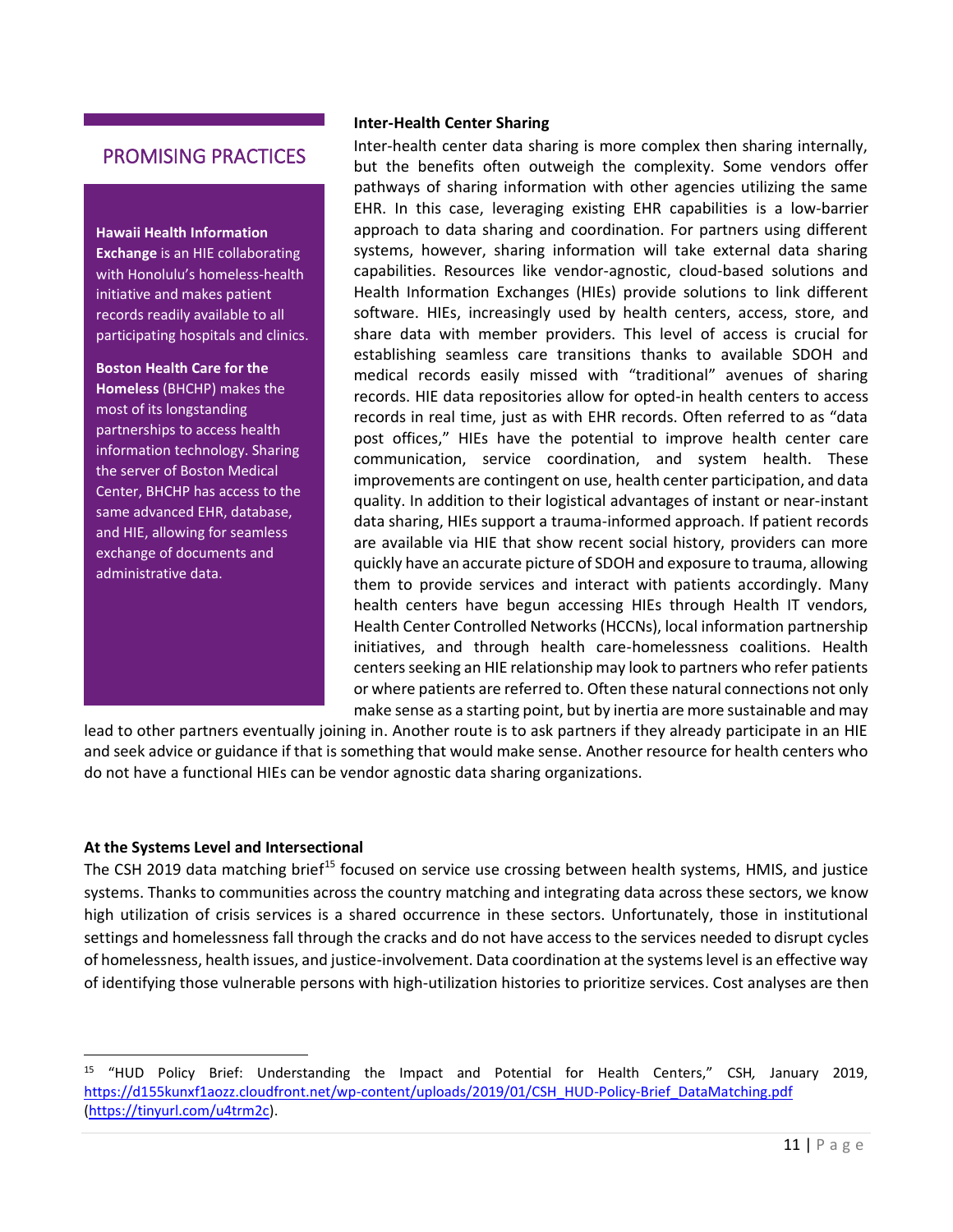possible at multiple levels to make the case for more resources resulting from savings addressing frequent users' needs.

Examples of effective practices range in breadth and depth:

- 1. In-person partnerships, such as ongoing case conferencing and collaborations;
- 2. One-time data matches between different information systems;
- 3. Memorandums of Understanding (MOU) or ongoing data sharing agreements between health and non-health agencies for ongoing referrals and care coordination; and
- 4. Full interaction of health, housing, justice data, and state benefit eligibility systems via built-in interoperability frameworks.

## <span id="page-12-0"></span>**Communication and Performance Management Tools**

Health centers who participated in the focus group and surveys shared how challenging compiling data for analytic purposes can be. Health centers stated that they need a reliable process for storing and retrieving useful data in a timely manner. Aggregating and analyzing summary data from an EHR or similar system is useful for health centers reporting HRSA-required Uniform Data System (UDS) measures and population tracking. Measures and

trends help inform program and policy decisions, and can assist as a costing tool for administrative purposes. With healthcare systems shifting to value-based payment models, health center access to affordable technology for integrating, analyzing, and acting on patient and administrative data is necessary.

Data warehouses are a useful tool for storing and accessing large quantities of health and non-health data and measuring trends. Warehouses are relational databases designed to store data sets from different sources, matching records on personal identifiers. Sources may include clinical data, SDOH data, and demographic information. With health IT changing rapidly, cloud-based and accessible models of aggregating data are available and customizable for organizations with differing staff capacities.

Warehouses are an ideal solution for larger health centers with a solid information technology (IT) capacity. Smaller health centers may look to county or state partners, which typically lead data warehouse and crosssectional integration efforts. By pulling data from multiple health centers, the homeless system, and perhaps even justice-involved systems, communities more seamlessly coordinate limited resources and prioritize frequent users for housing. Health Centers interested in exploring access to data warehouses can also begin by locating resources through state or

## PROMISING PRACTICES

**Colorado Coalition for the Homeless** in Denver screens for SDOH at intake and uses the data to tailor treatment plans and referral initiation for internal and then external services.

**Baltimore Health Care for the Homeless** has been a consistent HMIS partner with the local CoC. Staff sit on the CoC board, enter patient information into HMIS for housing prioritization, and execute MOUs for data sharing with other participating agencies to improve cross-sector coordination.

regional HCCNs.<sup>16</sup> Many HCCNs allow member access to warehouses in their pursuit of quality improvement.

<sup>16</sup> Health Resources and Services Administration. "FY2019 Health Center Controlled Networks (HCCN) Grant Awards." Accessed June 17, 2020 [https://bphc.hrsa.gov/program-opportunities/funding-opportunities/hccn/awards.](https://bphc.hrsa.gov/program-opportunities/funding-opportunities/hccn/awards)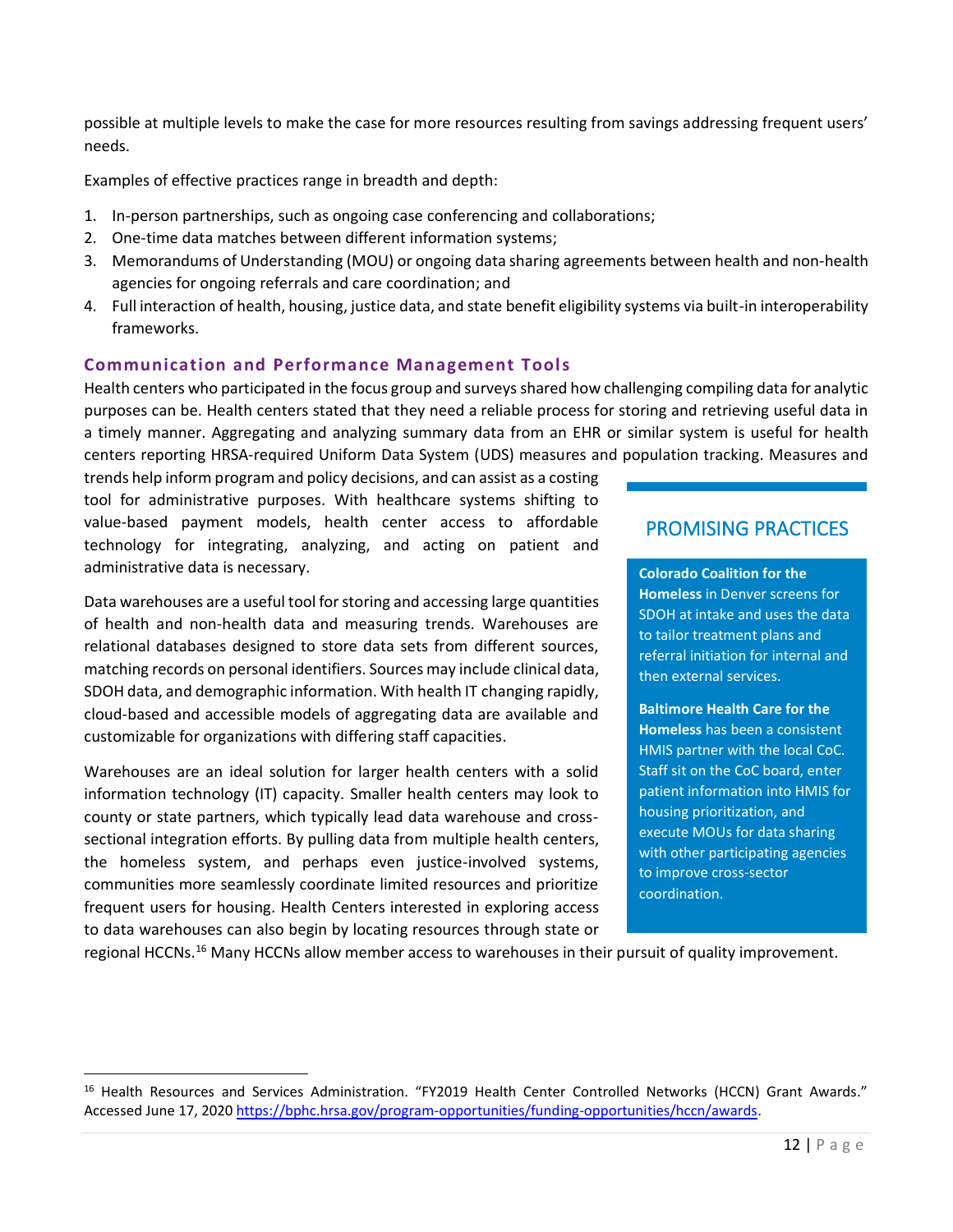# <span id="page-13-0"></span>**DATA SHARING AND INTEGRATION**

## <span id="page-13-1"></span>**The Supportive Housing and Health Outcomes Data Gap**

Permanent Supportive Housing (PSH) tailors services and living situations to an individual's needs. Whether in the community in market-rate housing with mobile wrap-around services brought to residents, or in a single-site building with similarly situated residents with services onsite<sup>17</sup>. The link between supportive housing and better health outcomes seems logical. Numerous studies do support this link, though results vary and rarely capture the complete picture. The Health Resources and Services Administration's (HRSA) 2019 UDS Data Manual*<sup>18</sup>* has even added a data point in line 21a in table 4 to report on the number of patients who reside in supportive housing. While this addition is welcome and encouraging, analysis of health center patients is difficult on a national scale without disaggregated data across demographics.

In a report<sup>19</sup> from the National Academies of Sciences, Engineering, and Medicine, the Committee on an Evaluation of Permanent Supportive Housing Programs for Homeless Individuals reviewed 25 studies exploring effects of supportive housing on health and community outcomes. The Committee's review of the evidence of the impact of supportive housing for health outcomes found that those offered supportive housing and tailored medical and case management services retained housing at higher rates than peers in control groups did. Both randomized

## PROMISING PRACTICES

**Baltimore Health Care for the Homeless** uses a data reporting and analytics tool for aggregating, organizing, and reporting health center data to drive improvement and mitigate service gaps.

control trials (RCTs) and observational studies supported the Housing First and PSH models for those with chronic illnesses to achieve and maintain housing stability and independence. Importantly, the Committee notes that before these studies were conducted, "there was a belief that individuals experiencing chronic homelessness would be unable to maintain themselves in housing because of problems stemming from mental illness and/or substance use."

The findings related to health outcomes in supportive housing are less conclusive. Consistent with CSH's observation on the literature<sup>20</sup>, the Committee determined that "providing supportive housing to individuals with high medical needs who are also experiencing homelessness decreases emergency department use and hospitals stays." Beyond emergency services, the Committee was unable to find a firm relationship

between supportive housing and individual health outcomes, including mental health, substance use, and general social well-being. Noting that reduced emergency services uses are important factors, but poor indicators of physical health. Persons experiencing homelessness may go to emergency rooms for reasons other than medical

<sup>17</sup> "Supportive Housing 101," CSH, accessed March 2, 2020, [https://www.csh.org/supportive-housing-101/.](https://www.csh.org/supportive-housing-101/)

<sup>&</sup>lt;sup>18</sup> "Uniform Data System Reporting Instructions for 2019 Health Center Data," United States, Department of Health and Human Services, Health Resources and Services Administration, *HRSA*. (2019), [https://bphc.hrsa.gov/sites/default/files/bphc/datareporting/reporting/2019-uds-manual.pdf.](https://bphc.hrsa.gov/sites/default/files/bphc/datareporting/reporting/2019-uds-manual.pdf)

<sup>&</sup>lt;sup>19</sup> "Permanent Supportive Housing: Evaluating the Evidence for Improving Health Outcomes among People Experiencing Chronic Homelessness," National Academies of Sciences, Engineering, and Medicine, Committee on an Evaluation of Permanent Supportive Housing Programs for Homeless Individuals. *National Academies Press*, (2018), [https://www.ncbi.nlm.nih.gov/books/NBK519591.](https://www.ncbi.nlm.nih.gov/books/NBK519591)

<sup>&</sup>lt;sup>20</sup> "Supportive Housing & Healthcare Utilization Outcomes State of the Literature," CSH. (2018), [https://www.csh.org/resources/20184/.](https://www.csh.org/resources/20184/)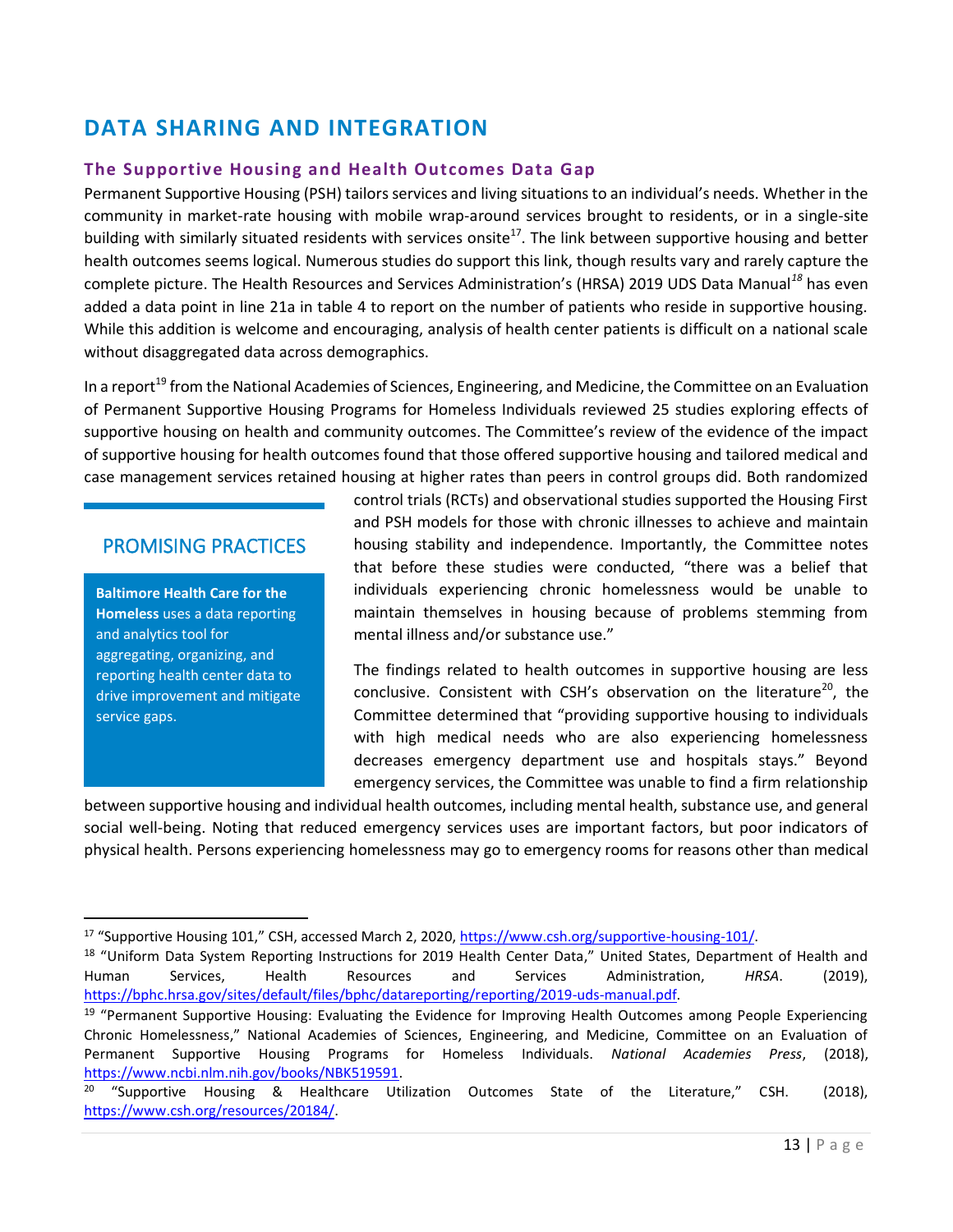care, like warmth, food, or security. Some studies showed a positive connection with housing and health, but were specific to persons living with HIV/AIDS.

The Committee's evaluation and as part of their recommendations made clear that more data and research is needed to explore the impacts of supportive housing on specific health outcomes. The research need not be RCT, though it should extend beyond self-reported data.

The common theme throughout the Committee's evaluation and evident in CSH's review is that more research must be done with detailed data to explore the connection between supportive housing and health outcomes. The Committee identified a number of gaps, many of which the focus groups and surveys also raised:

- 1. Inconsistencies in definitions and characteristics of supportive housing in the existing research literature and limited description of key services or minimum standards of PSH;
- 2. Limited evidence base for screening tools used in allocating housing services assistance;
- 3. Barriers to collection of data on health outcomes of supportive housing;
- 4. Need for additional randomized controlled trials (RCTs) or strong quasi-experimental data, which may bolster and refine evidence of the impact of supportive housing and other forms of permanent housing on health outcomes and health care costs;
- 5. Limited university-agency partnerships that represent lost opportunities to evaluate and monitor health outcomes and costs;
- 6. Insufficient application of "big data" science to integrated health data systems, homeless management information systems, and other data resources;
- 7. Need for testing innovations in payment models to support housing and services; and
- 8. Research focused on societal barriers to promote acceptance of persons who have experienced homelessness as neighbors in communities.

In many of the reports and studies reviewed, few explored the implications of basic demographic identifiers like age, gender, race, ethnicity, and location in relation to health outcomes improvement and housing status. Though health centers may only be required to report the number of supportive housing residents served, they can and should monitor progress of this population in their EHR. They should take note of those patients who have transitioned from homelessness to supportive housing, provide quality and complete data for these individuals, and ensure that supports are in place for this critical transition. Looking forward, data integration is one likely solution to closing the research and data gap. Information contained in HMIS systems for supportive housing programs would greatly enhance understanding of health outcomes and access for this group, along with accurate progress in health and housing.

## <span id="page-14-0"></span>**Privacy Concerns and Data Sharing Infrastructure**

Data privacy and its challenges was a central topic in the focus groups. Sharing access to protected health information (PHI) often requires levels of written authorization that is difficult and cumbersome to obtain and maintain. The HIPAA Privacy Rule does allow health centers and other covered entities to use and disclose some PHI without written authorization for care coordination and continuity of care. However, these disclosures are subject to specific rules regarding each agency's relationship to the patient and what health care operation is the PHI informs. Health centers report that often clinicians will rarely share data due to these complex and serious legal concerns.

HIPAA concerns are even more complex when health and non-health agencies share data. Housing services providers, for example, may not be covered entities even though they are an important part of continued care. Therefore, when health centers consider sharing and accessing housing data via HMIS, they run the risk of using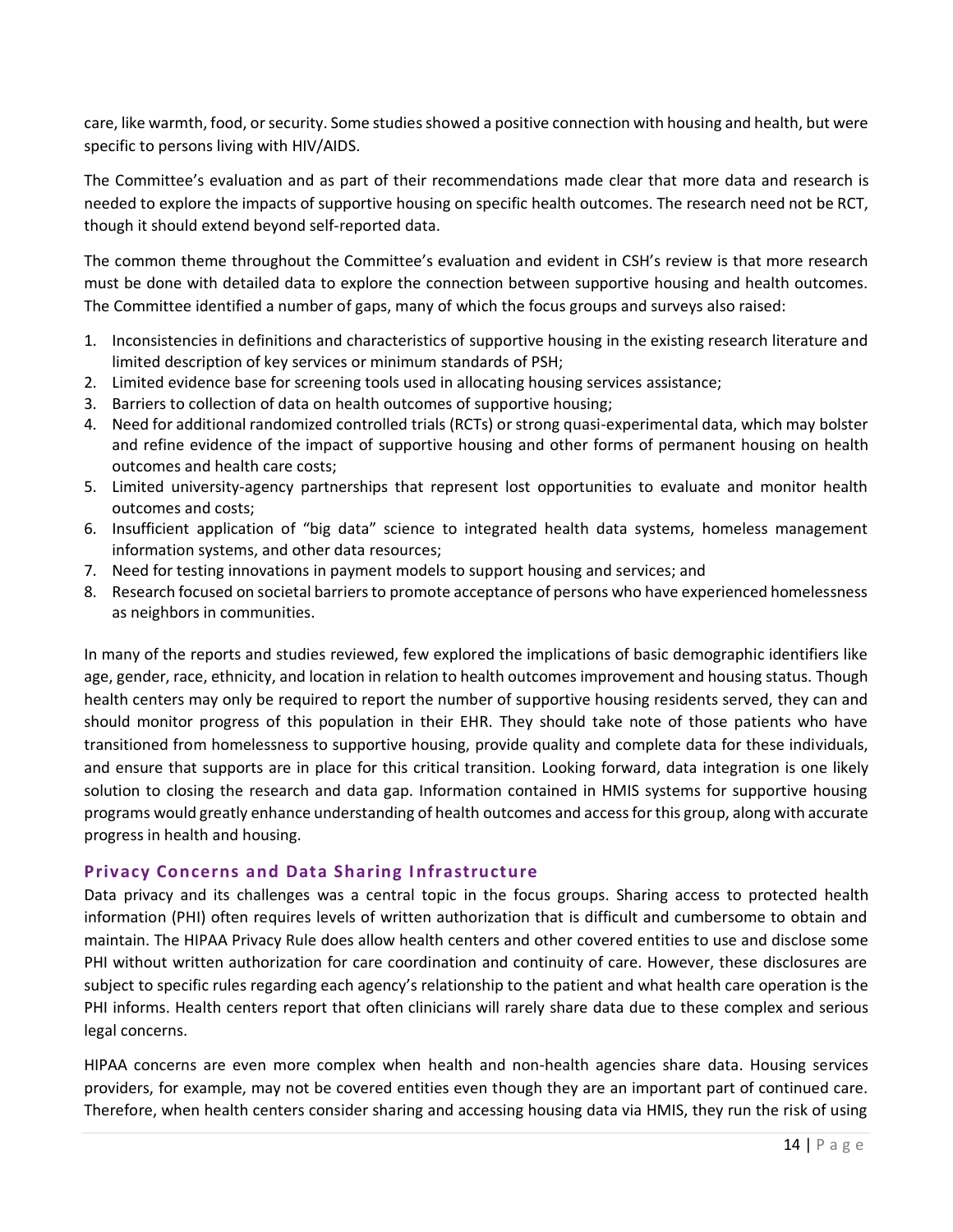data protected under less stringent guidelines. This point reinforces the importance of written contracts or MOUs, reviewed by an attorney, to establish specific conduits for information sharing between agencies.

## <span id="page-15-0"></span>**Recommendations:**

- Audit health center's policies and ensure there are standardized procedures for informing patients of their privacy rights.
- Health centers and staff should know the HIPAA guidelines on data sharing.
- Do not be discouraged from data partnerships, despite the red tape.
- Make privacy and patient information a point of conversation in your non-health partnerships.
- Identify key organizational contacts to discuss strategies for effective, safe data sharing relationships.

Effective data capturing, use, and sharing can be the vital tool that guides lifesaving tailored services. However, the line between aggregating patient data and advocating for patient privacy (collecting the least amount of personal information necessary) may raise ethical concerns on sharing. As stewards of PHI, patient privacy and choice must be at the center of health center partnerships. Data sharing infrastructure must be built on prevention of harm before all else.

## <span id="page-15-1"></span>**CONCLUSION**

Health care for the homeless, housing, and emergency services providers have an interest in the improvement of data practices across sectors. Collecting, using, and sharing client data among partners saves time and could even be the difference between lifethreatening illness and lifesaving services. SDOH has shifted the focus of health care and homeless services to data-driven decision making and partnerships for care coordination. Yet, barriers to progress still persist. Limited standardized resources, staff, and infrastructure has led to frustration, low buy-in, and duplicative screening measures gathering unnecessary personal information. Traditionally siloed health, housing, and other data systems are still incompatible in many cases, and the legal implications of privacy are a deterrent.

By strengthening cross-sector partnerships, adopting robust technologies, and following standardized approaches for ethical data sharing, agencies along the care continuum for those experiencing homelessness will eliminate gaps in care and provide treatment to those in our communities who are most vulnerable.

*"The dream would be to connect to a [Health Information Exchange] and have HMIS interface with this exchange… Our big barrier is our internal upstart cost to establishing [a] connection."*

*FATHER JOE'S VILLAGES*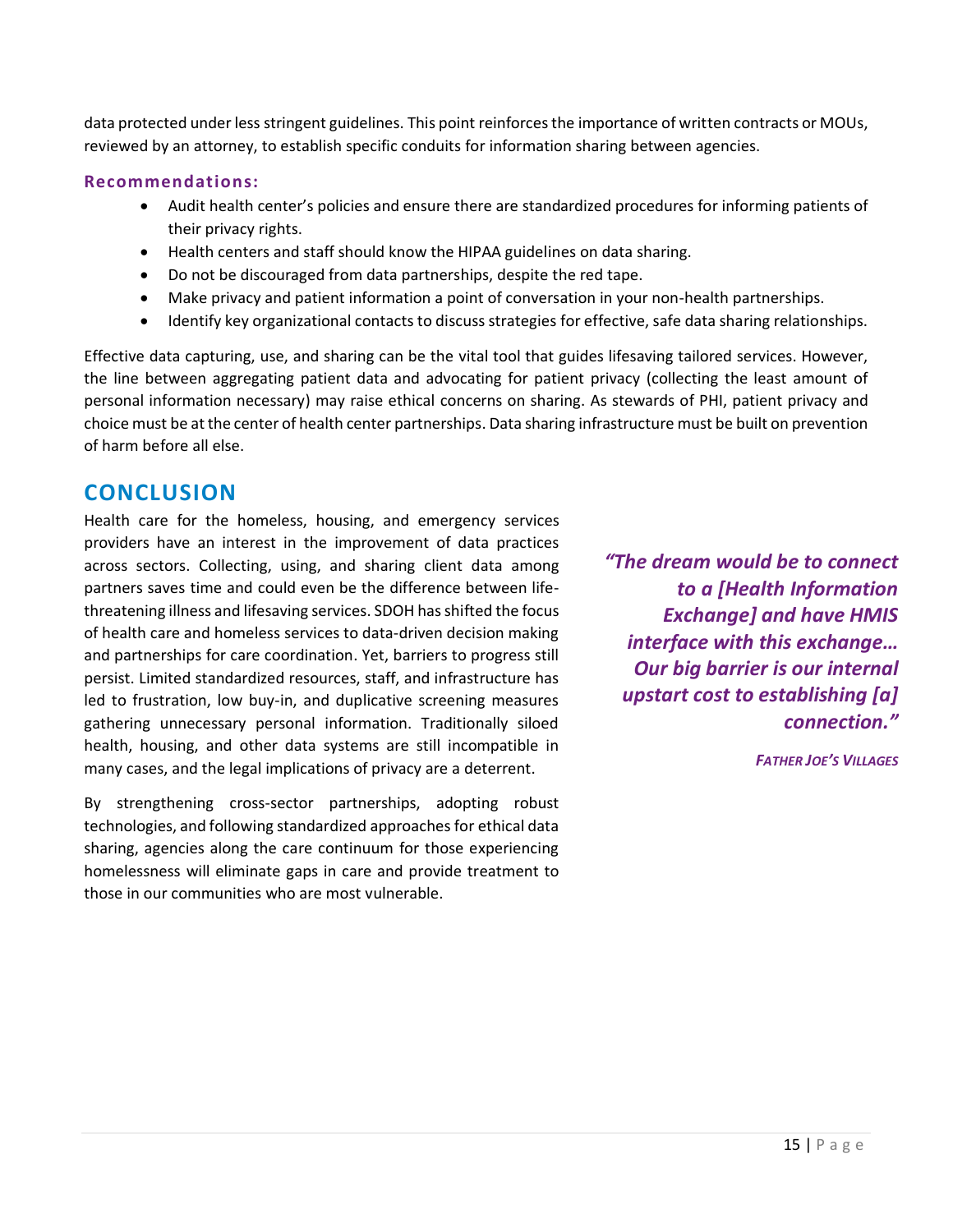# APPENDIX – PROMISING PRACTICES/SUSTAINED SOLUTIONS

<span id="page-16-0"></span>

| Community                                                    | <b>Promising Practice</b>                                                                                                                                                                                                                                                                | How they started                                                                                                                                                                                                                                                                                                                                                                                                                           | How they sustained                                                                                                                                                                                                                                                                                                                                                                                                                                                                             | First steps to get started                                                                                                                                                                                                                                                                                                                                                                                                          |
|--------------------------------------------------------------|------------------------------------------------------------------------------------------------------------------------------------------------------------------------------------------------------------------------------------------------------------------------------------------|--------------------------------------------------------------------------------------------------------------------------------------------------------------------------------------------------------------------------------------------------------------------------------------------------------------------------------------------------------------------------------------------------------------------------------------------|------------------------------------------------------------------------------------------------------------------------------------------------------------------------------------------------------------------------------------------------------------------------------------------------------------------------------------------------------------------------------------------------------------------------------------------------------------------------------------------------|-------------------------------------------------------------------------------------------------------------------------------------------------------------------------------------------------------------------------------------------------------------------------------------------------------------------------------------------------------------------------------------------------------------------------------------|
| <b>Unity Health</b><br>Care<br>District of<br>Columbia       | <b>Collecting SDOH Information</b><br>Uses a combination of<br>housing questions and Z-<br>code reporting patients'<br>housing status and other<br>SDOH, the health center<br>streamlines and consolidates<br>time-sensitive questions to<br>identifying SDOH and<br>providing services. | Approaches to tracking non-<br>health data, especially<br>housing, relied on staff<br>capacity, relevancy to<br>immediate needs, and<br>process expediency. Health<br>center collected patient<br>input on more in-depth<br>SDOH testing, but ultimately<br>decided based on capacity<br>and available resources that<br>Z-codes were an appropriate<br>collection method.                                                                 | Z-codes reported based on<br>simple intake questions to<br>limit burden on patient and<br>provider. The only question<br>necessary to input the<br>secondary diagnosis is, 'what<br>is your current housing<br>situation?' Procedure is to<br>ask this at every visit,<br>providing a longitudinal<br>representation of housing<br>status.                                                                                                                                                     | • Review patient intake<br>process, are questions<br>currently asked that go to<br>SDOH?<br>• Consider using PRAPARE<br>or similar assessment as<br>part of the intake<br>procedure<br>• Develop policies to<br>ensure SDOH information<br>is collected consistently<br>and uploaded to<br>organizational EHR.                                                                                                                      |
| Colorado<br><b>Coalition for</b><br>the Homeless<br>Colorado | Screening for SDOH at intake<br>and using these data to tailor<br>treatment plans and referral<br>initiation for and connection<br>to internal and external<br>services.                                                                                                                 | In consultation with the local<br>CoC stakeholders, CCH<br>leadership determined Z-<br>codes were not an<br>appropriate documentation<br>method. There was a specific<br>concern that in their<br>community this type of<br>coding "leads to a dead end."<br>With EHR access and<br>capabilities, it was<br>determined the best<br>approach for usable SDOH<br>data is to use a template in<br>their EHR centered on<br>behavioral health. | Health center integrated the<br><b>EHR behavioral health</b><br>module upon registration for<br>patients enrolling in<br>behavioral health programs.<br>The information collected<br>allows providers to develop a<br>treatment plan at the point<br>of care or used to develop a<br>case management plan with<br>an internal case<br>management team. Thanks<br>to EHR capabilities, this<br>process is standardized and<br>incorporated into provider<br>workflow when performing<br>intake. | • Establish organizational<br>role, and determine a<br>SDOH collection strategy<br>• Z-codes are perhaps<br>more suited to a medical<br>file than a housing plan or<br>case file<br>• Using the technology that<br>you have, ready solutions<br>may already be available<br>• Engage with partners that<br>you refer patients to and<br>receive referrals from:<br>What data do they<br>need/what do you need<br>to serve patients? |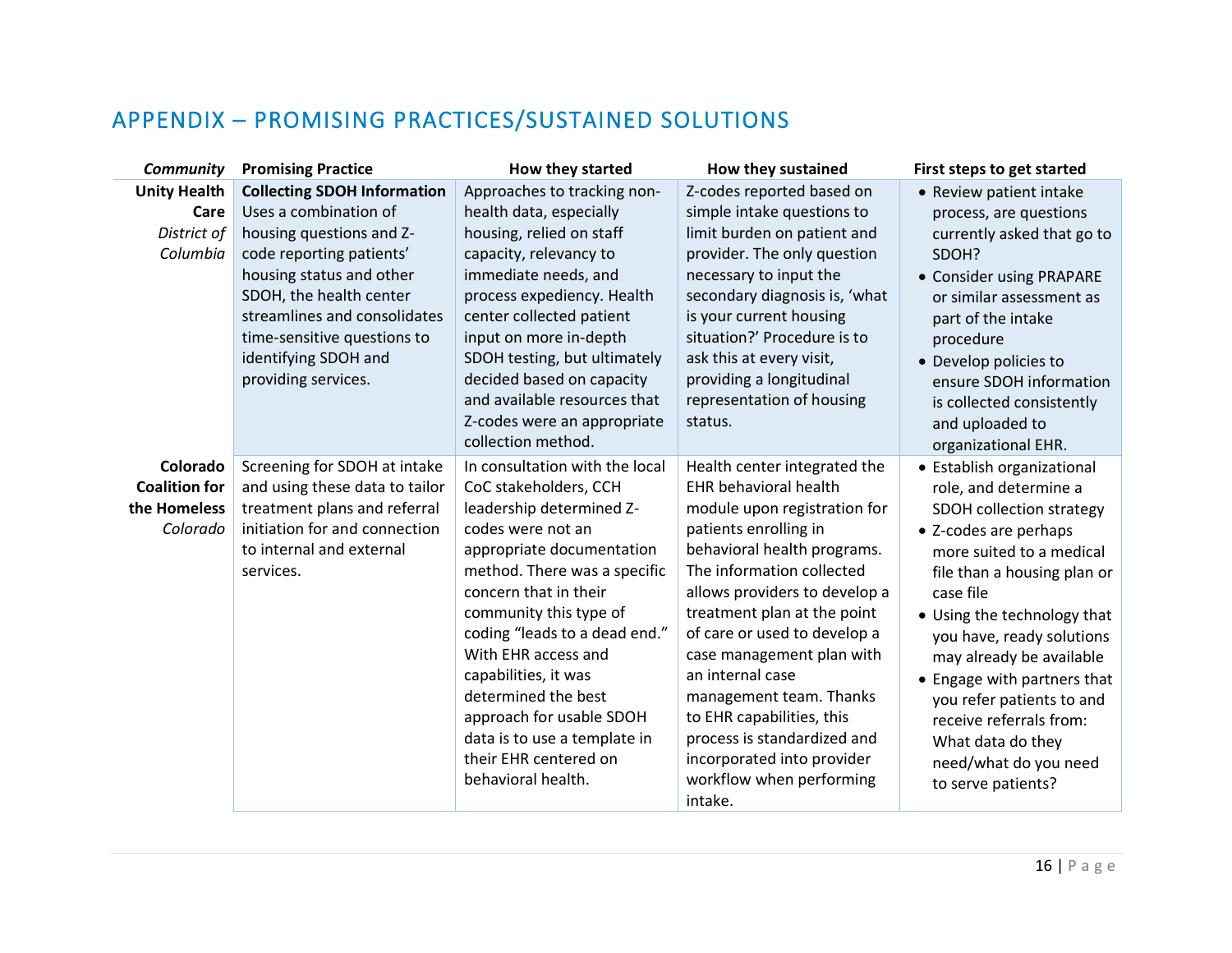| Community                                                                       | <b>Promising Practice</b>                                                                                                                                                                                                                               | How they started                                                                                                                                                                                                                                                                                                                                                                                                                                                                           | How they sustained                                                                                                                                                                                                                                                                                                                                                                                                                                                                                                                      | First steps to get started                                                                                                                                                                                                                                                                                                                                                                                                                                                 |
|---------------------------------------------------------------------------------|---------------------------------------------------------------------------------------------------------------------------------------------------------------------------------------------------------------------------------------------------------|--------------------------------------------------------------------------------------------------------------------------------------------------------------------------------------------------------------------------------------------------------------------------------------------------------------------------------------------------------------------------------------------------------------------------------------------------------------------------------------------|-----------------------------------------------------------------------------------------------------------------------------------------------------------------------------------------------------------------------------------------------------------------------------------------------------------------------------------------------------------------------------------------------------------------------------------------------------------------------------------------------------------------------------------------|----------------------------------------------------------------------------------------------------------------------------------------------------------------------------------------------------------------------------------------------------------------------------------------------------------------------------------------------------------------------------------------------------------------------------------------------------------------------------|
| Hennepin<br><b>Health Care</b><br>for the<br><b>Homeless</b><br>Minnesota       | <b>Using SDOH for Referrals</b><br>Leveraging their EHR SDOH<br>capabilities by administering<br>screening measures at<br>intake, partner agencies<br>receive referrals<br>automatically based on<br>needs of patients.                                 | Hennepin HCH has a long-<br>standing partnership with<br>Hennepin County Public<br>Health and the Minnesota<br>Department of Health, which<br>makes access to the EHR<br>possible. By enabling the<br>EHR's SDOH features,<br>screening for risk factors<br>embed easily into standard<br>workflows.                                                                                                                                                                                       | Physician's standard<br>workflows now include SDOH<br>screening by requiring it in<br>annual physical exams.<br>Patients are asked if they<br>would like to be referred to<br>an appropriate resource,<br>triggered by SDOH items<br>(e.g., food insecurity), and<br>with approval, a referral is<br>automatically logged.                                                                                                                                                                                                              | . Work with clinical staff to<br>integrate SDOH collection<br>and reporting into<br>routine procedures<br>• Incorporate opportunities<br>for referrals and build a<br>network<br>• Inquire about<br>opportunities to work<br>with county/state<br>agencies to leverage data<br>sharing and integration<br>capabilities one<br>organization alone would<br>not typically possess                                                                                            |
| <b>New Horizon</b><br><b>Family Health</b><br><b>Services</b><br>South Carolina | <b>CoC Housing Prioritization</b><br>With consistent participation<br>in CoC housing<br>determination case<br>conferencing, the health<br>center provides a critical<br>health perspective on acuity<br>and housing need when<br>prioritizing patients. | This partnership has taken<br>time and including<br>promoting health care and<br>health center awareness<br>among the housing<br>community. New Horizon<br>Family Health Services has<br>been the only medical voice<br>at the CoC table for more<br>than five years and has<br>steadily made the HCH<br>model more known and<br>accessible, especially to<br>housing providers who have<br>historically looked to<br>hospitals to understand what<br>health looks like in a<br>community. | Thanks to this established<br>communication stream<br>between housing and health<br>providers, medical case<br>managers have the<br>opportunity to offer insight<br>to help amend housing<br>setting. Representatives<br>from health care teams are<br>also welcome in housing<br>determination case<br>conferencing to provide<br>perspective. Though it<br>continues to be an uphill<br>battle to advocate from a<br>health standpoint, the value<br>of New Horizon as a<br>community partner sustains<br>the paths of communication. | • Engage with the local<br>CoC, at a minimum<br>attending community and<br>board meetings, and<br>actively voicing a health<br>center perspective<br>• Attend case conferencing<br>and share, as<br>appropriate, information<br>that assists patients<br>experiencing<br>homelessness<br>• Advocate for patients<br>experiencing<br>homelessness who may<br>not meet all housing<br>prioritization criteria of<br>the CoC to be included in<br>CES prioritization policies |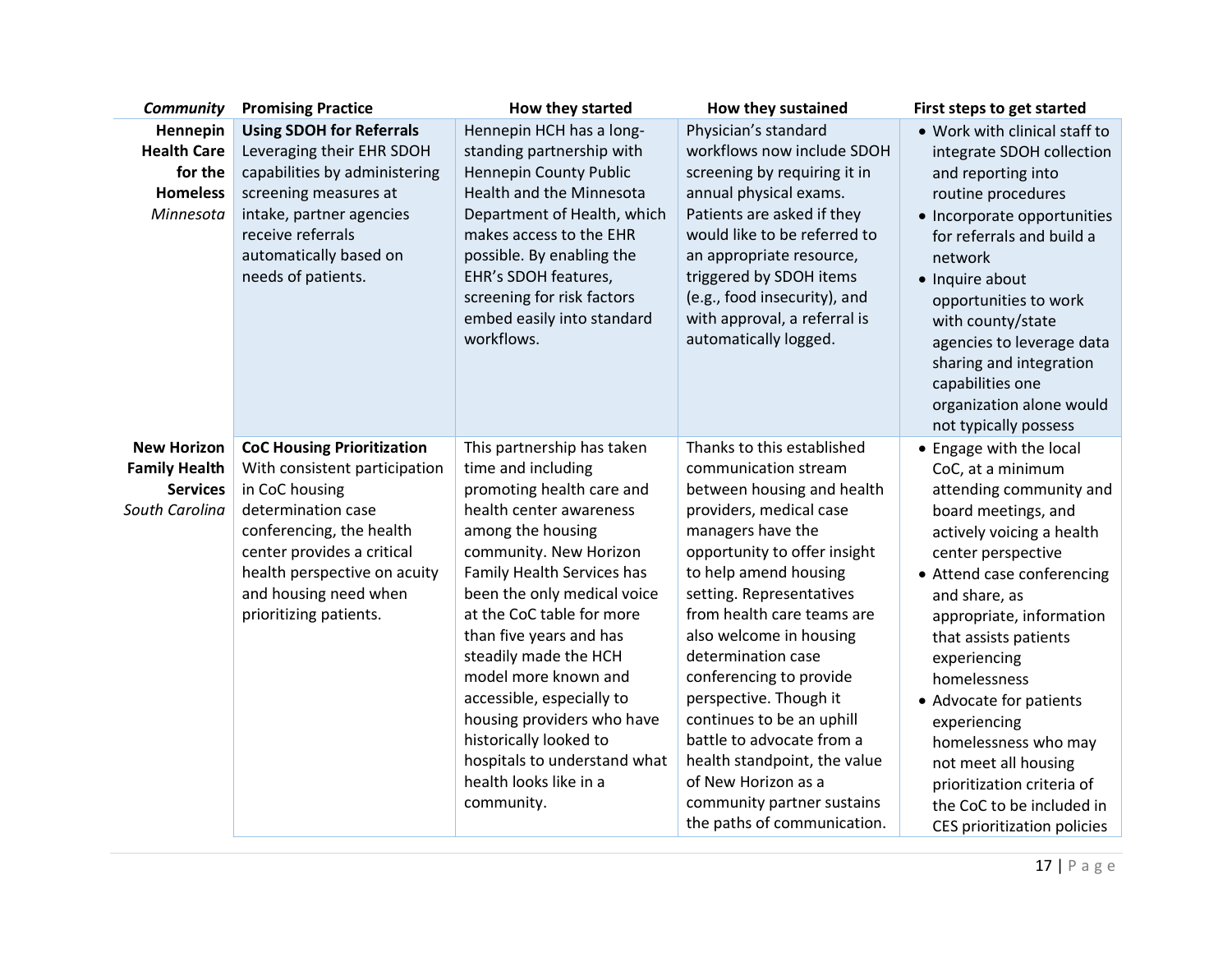| <b>Community</b>     | <b>Promising Practice</b>        | How they started               | How they sustained            | First steps to get started |
|----------------------|----------------------------------|--------------------------------|-------------------------------|----------------------------|
| Washtenaw            | <b>Cross Systems Integration</b> | Existing provider              | Ongoing weekly meetings,      | • Review and consider a    |
| County               | Initiative bringing housing      | relationships in Washtenaw     | conferencing, and care        | <b>FUSE approach</b>       |
| Frequent             | and health systems together      | County across the CoC and      | coordination between cross-   | • Identify and engage a    |
| <b>Users Systems</b> | to target frequent utilization   | strong cross-sector            | sector partners makes it      | <b>FUSE Champion</b>       |
| Engagement           | of crisis systems for            | partnerships from              | possible to discuss referrals | • Engage and strengthen    |
| (FUSE)               | interventions in housing         | community mental health        | and maintain or adjust care   | ties with the CoC          |
| Michigan             | navigation.                      | champions laid the             | plans. An outreach            | • Raise awareness to the   |
|                      |                                  | foundation for rich care       | coordinator helps identify or | FUSE approach              |
|                      |                                  | coordination. Leveraging       | locate housing navigation     | • Start with a one-time    |
|                      |                                  | these assets, Washtenaw        | resources. A case manager     | match between health       |
|                      |                                  | County was able to apply and   | also assigned to address      | center and HMIS data, if   |
|                      |                                  | participate in Social          | physical/behavioral health,   | possible; often this is an |
|                      |                                  | Innovation Funding from CSH    | linking resident with primary | opportunity to show        |
|                      |                                  | to make formalized             | care, mental health, and      | "proof of concept" to      |
|                      |                                  | coordination possible. A       | substance abuse treatment     | other stakeholders to      |
|                      |                                  | relationship of University of  | programs (i.e., local HCH     | show multiple systems      |
|                      |                                  | Michigan's Complex Care        | providers).                   | serve the same patients    |
|                      |                                  | Management Program             |                               |                            |
|                      |                                  | assisted in the data matching  |                               |                            |
|                      |                                  | to identify the frequent users |                               |                            |
|                      |                                  | for whom the FUSE initiative   |                               |                            |
|                      |                                  | intends to serve.              |                               |                            |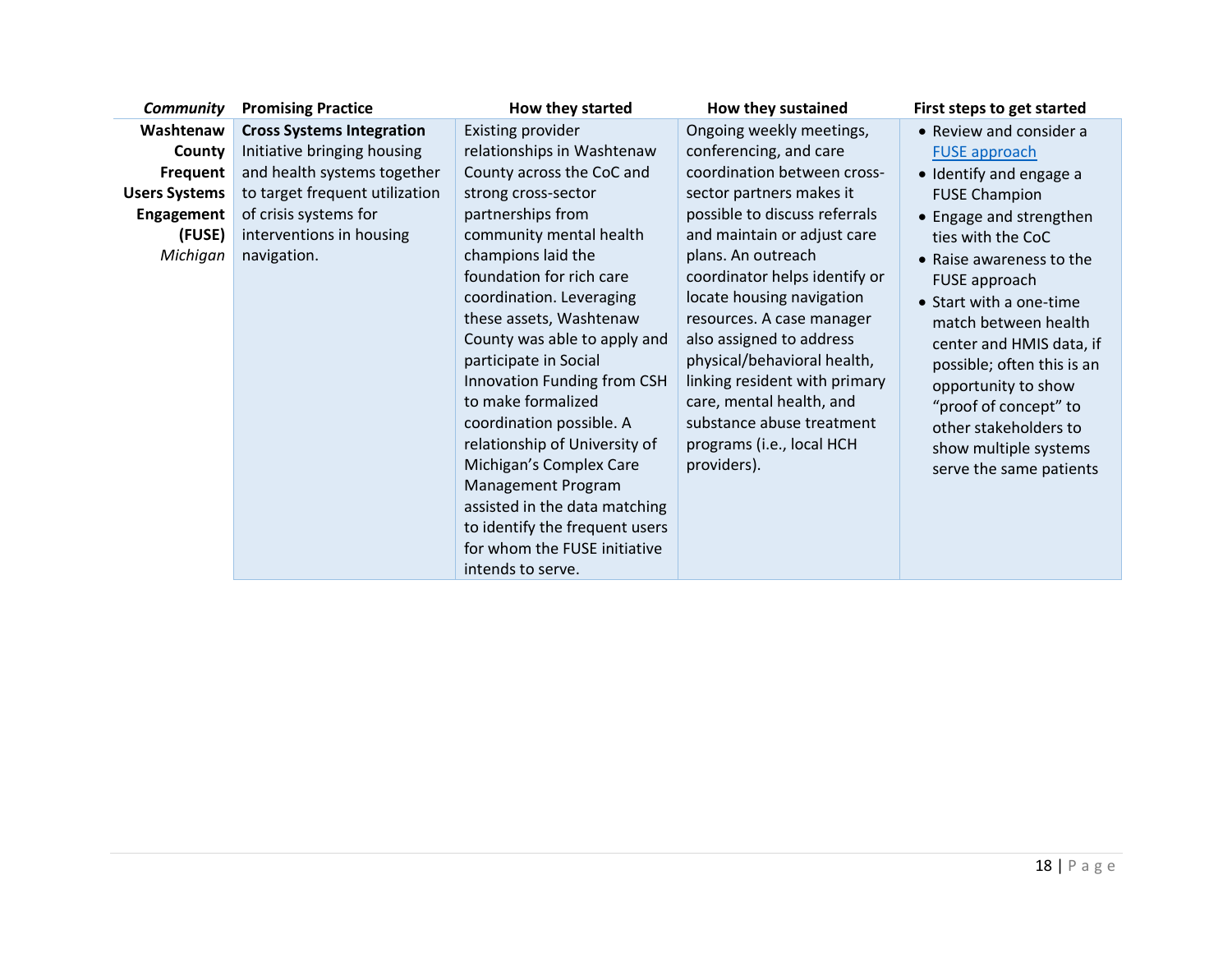| <b>Northeast</b><br><b>Data Sharing and HMIS</b><br>Current agreements allow<br>NEVHC's HCH program is one<br>Engage with the local<br>$\bullet$<br><b>Valley Health</b><br>Data sharing partnerships<br>physicians and care teams in<br>of 14 primary care,<br>CoC, at a minimum<br>Corporation<br>with hospitals, specialists,<br>different health systems to<br>preventative care, and<br>attending community and<br>California<br>and labs eliminate duplicated<br>specialized health care<br>share test results, screenings<br>board meetings, and<br>tests and incorrect<br>locations in their region.<br>performed, prescription<br>providing a health center<br>prescriptions. A data<br>Being a part of a well-known<br>information among other<br>perspective<br>partnership with housing<br>network provides leverage to<br>things for care coordination<br>Being a known partner to<br>$\bullet$<br>providers is also growing,<br>data sharing negotiations. Its<br>and eliminating duplication<br>the CoC may allow an<br>with expanded staff access<br>current sharing partnerships<br>of services. Most recently,<br>easier time discussing<br>NEVHC has obtained access<br>to HMIS.<br>are still developing. It has<br>access to HMIS either as a<br>signed several agreements<br>to HMIS to fill in housing and<br>read-only user or a<br>with area hospitals to<br>services information and<br>read/write use<br>continue to expand the<br>context. Substance use and<br>Go into discussions with<br>$\bullet$<br>ability to see shared<br>mental health data remains a<br>the CoC knowing what<br>electronic data. The need for<br>barrier, as well as justice-<br>role the health center<br>this kind of access was made<br>system data. NEVHC is able<br>could or should play<br>to use existing partnerships<br>obvious; data shows that a<br>within CES and as an<br>significant amount of<br>as a foundation for new data<br><b>HMIS user</b><br>complex homeless or<br>sharing agreements,<br>Review if conducting<br>$\bullet$ |
|----------------------------------------------------------------------------------------------------------------------------------------------------------------------------------------------------------------------------------------------------------------------------------------------------------------------------------------------------------------------------------------------------------------------------------------------------------------------------------------------------------------------------------------------------------------------------------------------------------------------------------------------------------------------------------------------------------------------------------------------------------------------------------------------------------------------------------------------------------------------------------------------------------------------------------------------------------------------------------------------------------------------------------------------------------------------------------------------------------------------------------------------------------------------------------------------------------------------------------------------------------------------------------------------------------------------------------------------------------------------------------------------------------------------------------------------------------------------------------------------------------------------------------------------------------------------------------------------------------------------------------------------------------------------------------------------------------------------------------------------------------------------------------------------------------------------------------------------------------------------------------------------------------------------------------------------------------------------------------------------------------------------------------------------------------|
| housing insecure patients<br>expanding ability to share<br>community assessments<br>information with external<br>use hospital resources before<br>for patients and being an<br>HCH or PCP services.<br>partners and systems.<br>additional entry point to<br>CES is appropriate and<br>fits within the mission of<br>the health center, health<br>centers may see patients<br>experiencing<br>homelessness that the<br>CoC may not                                                                                                                                                                                                                                                                                                                                                                                                                                                                                                                                                                                                                                                                                                                                                                                                                                                                                                                                                                                                                                                                                                                                                                                                                                                                                                                                                                                                                                                                                                                                                                                                                       |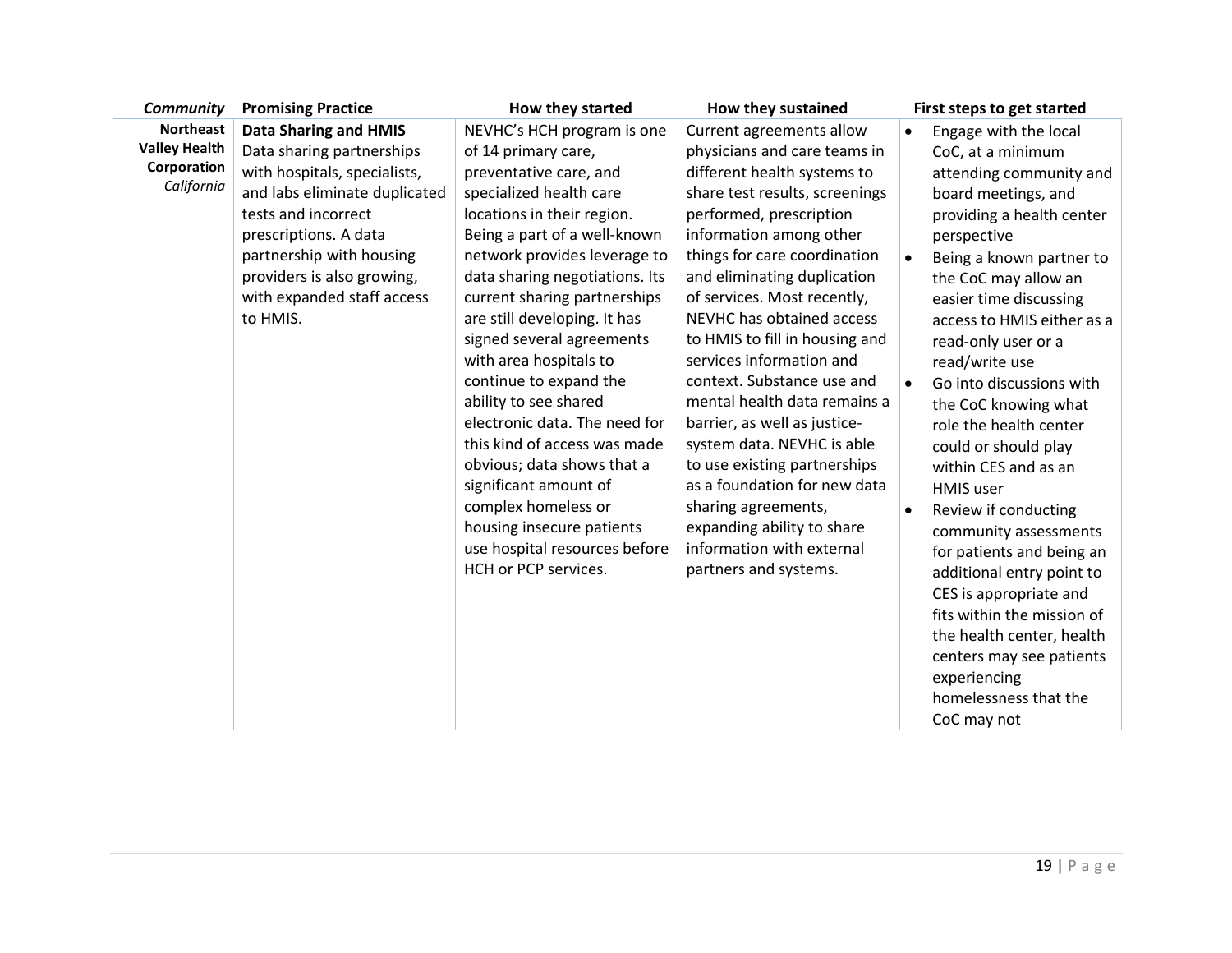| Community                                                 | <b>Promising Practice</b>                                                                                                                                                                                                                                                                                                          | How they started                                                                                                                                                                                                                                                                                                                                                                                                                                                                                                                  | How they sustained                                                                                                                                                                                                                                                                                                                                                                                                                                      | First steps to get started                                                                                                                                                                                                                                                                                                                                                                                                                                                                                                                                   |
|-----------------------------------------------------------|------------------------------------------------------------------------------------------------------------------------------------------------------------------------------------------------------------------------------------------------------------------------------------------------------------------------------------|-----------------------------------------------------------------------------------------------------------------------------------------------------------------------------------------------------------------------------------------------------------------------------------------------------------------------------------------------------------------------------------------------------------------------------------------------------------------------------------------------------------------------------------|---------------------------------------------------------------------------------------------------------------------------------------------------------------------------------------------------------------------------------------------------------------------------------------------------------------------------------------------------------------------------------------------------------------------------------------------------------|--------------------------------------------------------------------------------------------------------------------------------------------------------------------------------------------------------------------------------------------------------------------------------------------------------------------------------------------------------------------------------------------------------------------------------------------------------------------------------------------------------------------------------------------------------------|
| Hawaii Health<br>Information<br><b>Exchange</b><br>Hawaii | <b>Using Health Information</b><br><b>Exchanges</b><br>The area HIE allows patient<br>records to be readily<br>available to all participating<br>hospitals and clinics as well<br>as Honolulu's homeless-<br>health initiative, to speed<br>care and provide seamless<br>services with patient history<br>automatically exchanged. | Physicians of emergency<br>medicine and urgent care<br>identified the significant<br>health and social needs of<br>Honolulu's homeless<br>population, becoming<br>champions of homeless-<br>health partnerships. This<br>team formed a nonprofit<br>organization, H-4, which has<br>received support from state<br>and local organizations to<br>provide health care, housing,<br>and integrated enabling<br>services. The priorities of<br>Hawaii's HIE, including<br>improving public health, was<br>an obvious match with H-4. | Care team members within<br>H-4 are able to access real-<br>time patient information.<br>This partnership underpins<br>the quality care coordination<br>for patients transitioning<br>between participating<br>hospitals and health centers.<br>Priorities of Hawaii's HIE<br>include improving efficiency<br>and reducing costs through<br>effective use of clinical data.<br>A partnership with H-4<br>continues to help realize<br>these priorities. | Assess whether an HIE<br>already exists in your<br>area; connecting with<br>county or state partners<br>may assist in the search<br>If one already exists,<br>consider if the types of<br>organizations and data<br>being shared is an<br>appropriate fit for your<br>organization<br>If one does not exist,<br>engage with convening<br>groups like a Primary<br>Care Association (PCA),<br>local health coalitions,<br>and local or state<br>government agencies to<br>gage interest and receive<br>guidance on laying the<br>groundwork for a new<br>HIE. |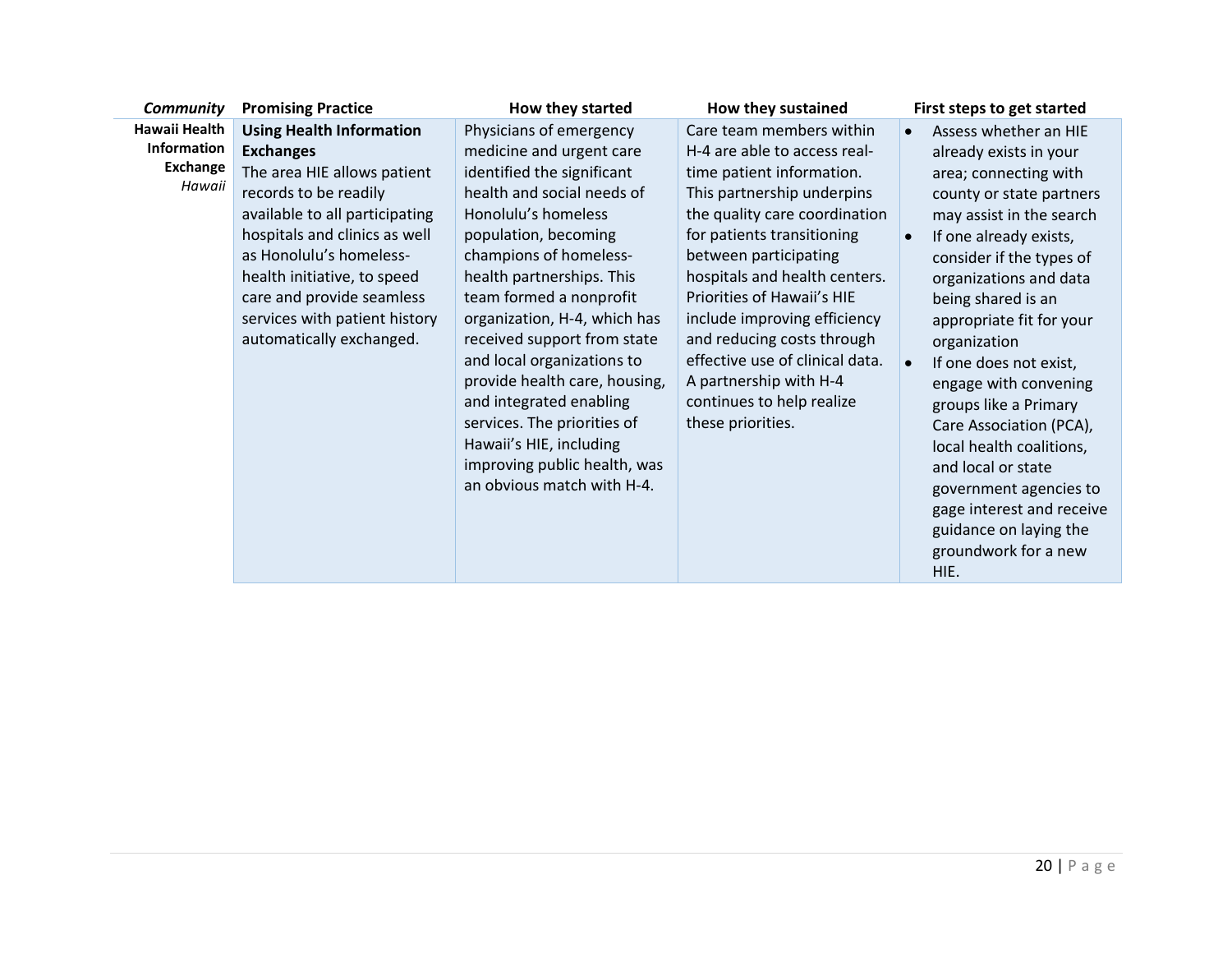| <b>Community</b>     | <b>Promising Practice</b>       | How they started                 | How they sustained                                  | First steps to get started          |
|----------------------|---------------------------------|----------------------------------|-----------------------------------------------------|-------------------------------------|
| <b>Boston Health</b> | <b>Using Health Information</b> | BHCHP's physical proximity       | Embedding access to the                             | Engage area acute care<br>$\bullet$ |
| Care for the         | <b>Exchanges</b>                | to one of Boston's largest       | shared EHR and HIE into                             | providers, very likely the          |
| <b>Homeless</b>      | Boston HCH Program              | medical centers became a         | standard workflow allows                            | same patients served by             |
| Program              | (BHCHP) makes the most of       | major factor in its health IT    | <b>BHCHP</b> to continually                         | the health center are also          |
| <b>Massachusetts</b> | its longstanding partnerships   | plan. In 2001, Boston            | improve coordination for                            | served by hospitals                 |
|                      | to access exceptional health    | Medical Center established a     | patients coming in and out of $\vert \bullet \vert$ | Lay out the kinds of data           |
|                      | information technology.         | program, "HealthNet," for        | external health center or                           | or documentation that               |
|                      | Sharing the server of Boston    | Boston's community health        | hospital systems. Sustained                         | could be shared across              |
|                      | Medical Center, BHCHP has       | centers to access the same       | communication and                                   | organizations to assist             |
|                      | access to the same advanced     | EHR. Through cabling             | partnership between local                           | with patient coordination           |
|                      | EHR, database, and HIE,         | beneath the street between       | entities is simpler through                         |                                     |
|                      | allowing for seamless           | <b>BHCHP and Boston Medical,</b> | this shared technology. At                          |                                     |
|                      | exchange of documents and       | BHCHP is now able to access      | least 15 clinics or medical                         |                                     |
|                      | administrative data.            | the same EHR technology as       | centers in Boston are a part                        |                                     |
|                      |                                 | its larger partner. Through      | of the exchange. BHCHP,                             |                                     |
|                      |                                 | this approach, BHCHP also        | along with all other opted-in                       |                                     |
|                      |                                 | benefits from other health IT    | agencies, continue to benefit                       |                                     |
|                      |                                 | assets, including an             | from shared access to health                        |                                     |
|                      |                                 | advanced HIE. With               | information by spending less                        |                                     |
|                      |                                 | information flowing through      | time on forms and                                   |                                     |
|                      |                                 | the underground cabling,         | paperwork, identifying most                         |                                     |
|                      |                                 | <b>BHCHP</b> has sharing         | appropriate services and                            |                                     |
|                      |                                 | capabilities with other          | interventions, ultimately                           |                                     |
|                      |                                 | community health centers         | lowering costs.                                     |                                     |
|                      |                                 | connected to the exchange        |                                                     |                                     |
|                      |                                 | by private network.              |                                                     |                                     |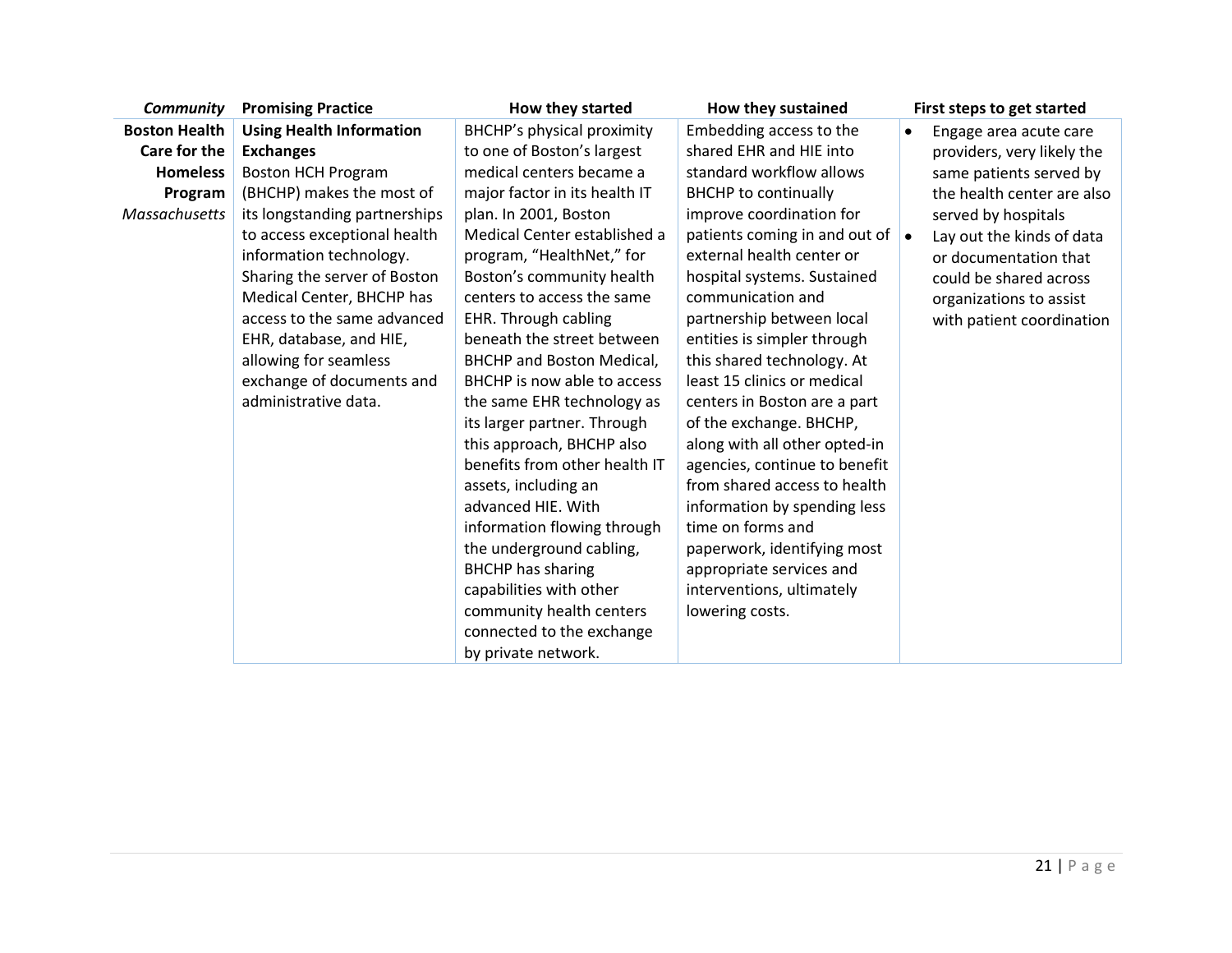| Community          | <b>Promising Practice</b>     | How they started               | How they sustained            | First steps to get started            |
|--------------------|-------------------------------|--------------------------------|-------------------------------|---------------------------------------|
| <b>Baltimore</b>   | <b>CoC Partnership/HMIS</b>   | Baltimore HCH has long been    | Multiple representatives of   | Engage with the local<br>$\bullet$    |
| <b>Health Care</b> | Participation                 | committed to developing        | Baltimore HCH participate in  | CoC, at a minimum                     |
| for the            | By being a consistent HMIS    | quality health care and        | ongoing CoC planning          | attending community and               |
| <b>Homeless</b>    | partner with the local CoC,   | access to housing for          | meetings and conversations    | board meetings, and                   |
| Maryland           | by using HMIS, and by sitting | patients experiencing          | around housing                | providing a health center             |
|                    | on the CoC board, staff may   | homelessness. This             | prioritization. HMIS access   | perspective                           |
|                    | provide advice and            | commitment has been the        | adopted as a part of HCH's    | Being a known partner to<br>$\bullet$ |
|                    | perspective to assist with    | foundation of numerous         | workflow, due in part to      | the CoC may allow an                  |
|                    | policy development, housing   | partnerships with non-health   | requirements for recording    | easier time discussing                |
|                    | prioritization, and data      | entities, such as HUD, with    | housing and vulnerability     | access to HMIS either as a            |
|                    | sharing with other            | whom HCH developed a           | information. Where many       | read-only user or a                   |
|                    | participating agencies to     | housing and health care        | health centers struggle with  | read/write use                        |
|                    | improve cross-sector          | program for homeless           | staff capacity for housing    | Go into discussions with<br>$\bullet$ |
|                    | coordination.                 | individuals diagnosed with     | data maintenance, HCH has     | the CoC knowing what                  |
|                    |                               | HIV/AIDS. Committed to         | dedicated program staff to    | role the health center                |
|                    |                               | housing first principles,      | input data into HMIS. HCH's   | could or should play                  |
|                    |                               | scattered-site housing         | current strategic plan        | within CES and as an                  |
|                    |                               | developed in 2005,             | focuses on broadening         | <b>HMIS</b> user                      |
|                    |                               | solidifying HCH's role as a    | partnerships with CoC         | Review if conducting<br>$\bullet$     |
|                    |                               | quality provider at the        | members, reaching out to      | community assessments                 |
|                    |                               | intersection of health and     | developers and city officials | for patients and being an             |
|                    |                               | housing. As a recipient of     | to create more affordable     | additional entry point to             |
|                    |                               | HUD funding and operator of    | and permanent supportive      | CES is appropriate and                |
|                    |                               | housing units, a seat at the   | housing. A commitment to      | fits within the mission of            |
|                    |                               | CoC table was necessary.       | housing as health care drives | the health center, health             |
|                    |                               | Years later, HCH's CEO sits on | HCH as a leading stakeholder  | centers may see patients              |
|                    |                               | the board of the local CoC,    | across sectors.               | experiencing                          |
|                    |                               | and staff have access to       |                               | homelessness that the                 |
|                    |                               | HMIS for optimal care          |                               | CoC may not                           |
|                    |                               | coordination.                  |                               |                                       |

 $\overline{\phantom{a}}$